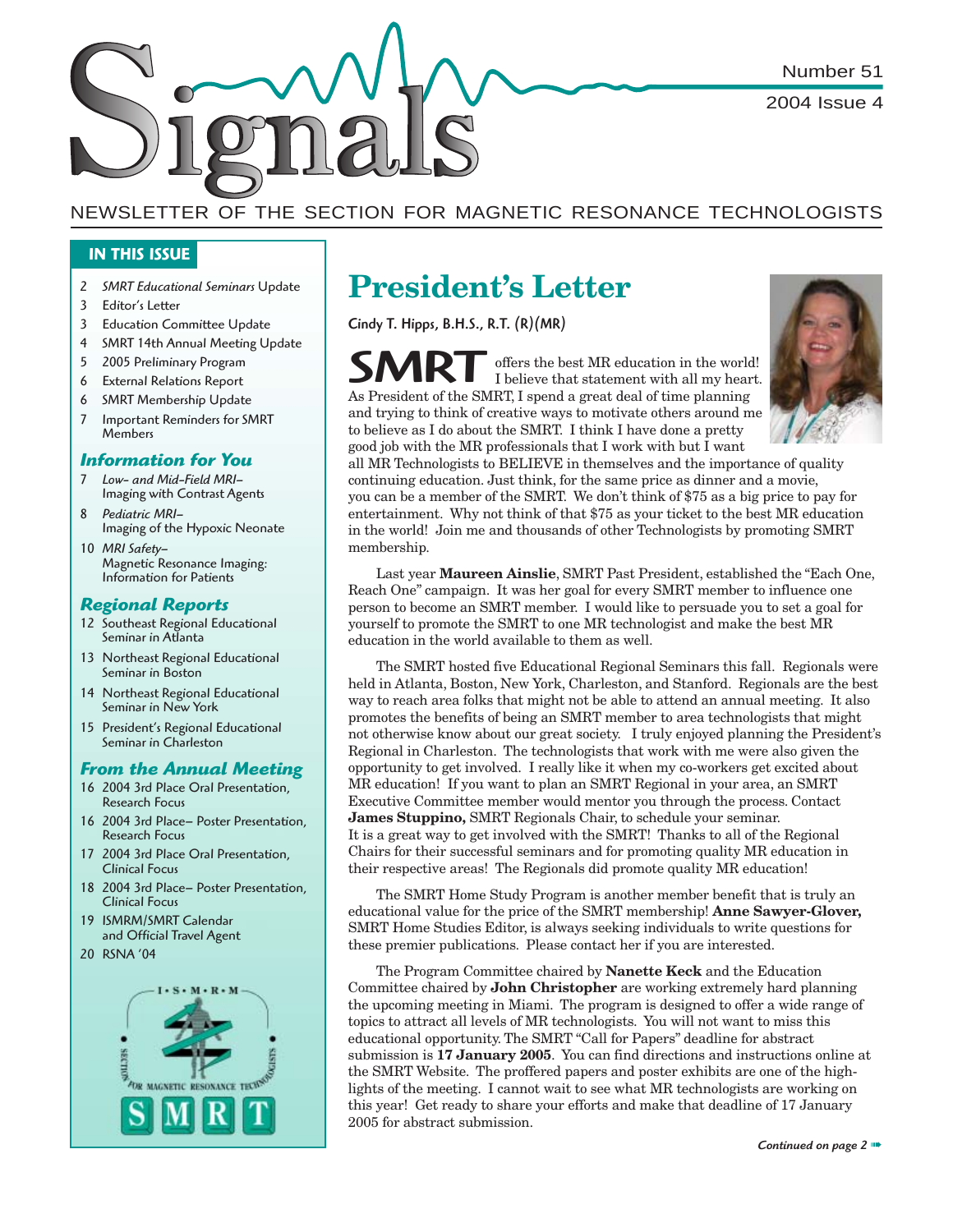#### *President's Letter continued*

Another great member benefit and educational opportunity is the *Signals* newsletter. **Julie Strandt-Peay**, SMRT *Signals* Editor, does a wonderful job coordinating the articles and giving us that gentle reminder to keep all of us on deadlines. Without her and the SMRT office, this publication would not be possible. If you are not receiving all your *Signals* or Home Studies, please contact the SMRT office immediately. We want all members to take advantage of this member benefit.

So you see, the SMRT does offer the best MR education in the world. The SMRT strives to improve these benefits year after year. The SMRT Standing Committees are working extremely hard this year trying to improve some of our processes as well as keep up with the electronic age. We depend on many volunteer hours from officers, committee chairs, and committee members. It takes all of us working together to make a difference. I encourage you, the members, to help us make a difference by promoting the SMRT to your colleagues. We can all make an impact on the MR world together! *Each One, Reach One!* If you ever have any ideas or suggestions on ways things can be improved or if you just want to make a statement, please feel free to drop me an email. We are all in this together and we can all make a difference one member at a time.

Cindy Hipps, SMRT President cthipps@charter.net



*The SMRT gratefully acknowledges*

#### **MRI Devices Corporation**

Waukesha, Wisconsin, USA

for their generous support of the *2004 SMRT Educational Seminars* home study series. This donation demonstrates the consideration of MRI Devices Corporation for quality MR technologist education. Contact information can be found at: www.mridevices.com

### **Update on** *SMRT Educational Seminars* **Home Studies**

Anne Marie Sawyer-Glover, B.S., R.T. (R)(MR), Editor



Our twenty-sixth home study issue takes us deep into a clinical MR application that originated over a decade agement and Spectroscopy of the Prostate." It is only in clinical MR application that originated over a decade ago: recent years, however, that MR system manufacturers have brought to product the sequences and post-processing software to support the spectroscopy part of the examination.

As with many new clinical applications in MR, the road has been lined with limitations, controversy and lack of consensus. Despite these challenges, the innovative, the brave and the visionaries forge ahead into uncharted territory. We are very fortunate to have two of those individuals contribute their experience and wisdom to the members of the SMRT in this home study: Michael D. Macilquham, M.H.Sc., R.T., from Coburg, Victoria, Australia and Daniel B. Vigneron, Ph.D., from San Francisco, California, USA.

Mr. Macilquham and his collaborators, Jie Gong, Ph.D. and Alain M. Lavoipierre, F.R.A.Z.C.R., start us off with "The Role of Magnetic Resonance Imaging and Spectroscopy in Assessing Prostate Cancer." This in-depth review provides a detailed description of the anatomy involved, tissue contrast, utilization of the endorectal RF coil, and the scan parameters.

Dr. Vigneron and his associates, Mark G. Swanson, Ph.D., and John Kurhanewicz, Ph.D., bring us "Advances in Prostate MR Imaging: MR Spectroscopic Imaging at 1.5T and 3.0T." This comprehensive review gives a complete look at their experience and successes as well as what questions and limitations still remain and what opportunities the future may bring.

Many thanks to Mr. Macilquham and Dr. Vigneron for taking the time to participate in this very timely home study providing us with the latest information about MRI/S of the prostate. If you feel you need to review the basics of spectroscopy, please refer to *SMRT Educational Seminars* home study, Volume 3, Number 1, "Introduction to Spectroscopy" with articles by H. Cecil Charles, Ph.D., and Daniel Spielman, Ph.D. This back issue may be purchased through the Berkeley, California, USA office of the SMRT/ISMRM (please see information below). A very special thank you to Daniel Margolis for reviewing the quiz and to Greg Brown for his support as chair of the SMRT Publications Committee.

The SMRT welcomes and actively seeks out articles written by technologists and radiographers as a contribution to our home studies program. Sharing information with your peers is not only a worthy endeavor, it furthers the technology and results in improved healthcare overall. It is also a valuable addition to your resume or curriculum vitae.

Accreditation (USA) for all home study issues of the Educational Seminars is maintained annually by the SMRT. Back issues may be obtained from the SMRT/ ISMRM office located in Berkeley, California, USA for twenty dollars (USD) each. For a complete list of back issues, please go the SMRT Website: www.ismrm.org/smrt. If you live outside of the U.S. and have interests or questions concerning accreditation within the country you reside, please contact me at amsg@stanford.edu or +1 650 725 9697.

If you are looking to become more involved in the SMRT, please consider writing questions or an article for one of our home studies. The instructions for writing questions will be posted on the SMRT Website in the near future. For additional information, please contact me directly or Jennifer Olson, ISMRM Associate Executive Director, at the office in Berkeley, California, USA (smrt@ismrm.org, +1 510 841 1899).

Finally, I would like to thank Tom Schubert and all of the wonderful people at **MRI Devices Corporation** who support our home studies program, *SMRT Educational Seminars.* Their continuing support of technologist and radiographer education brings quality continuing education to the SMRT membership worldwide.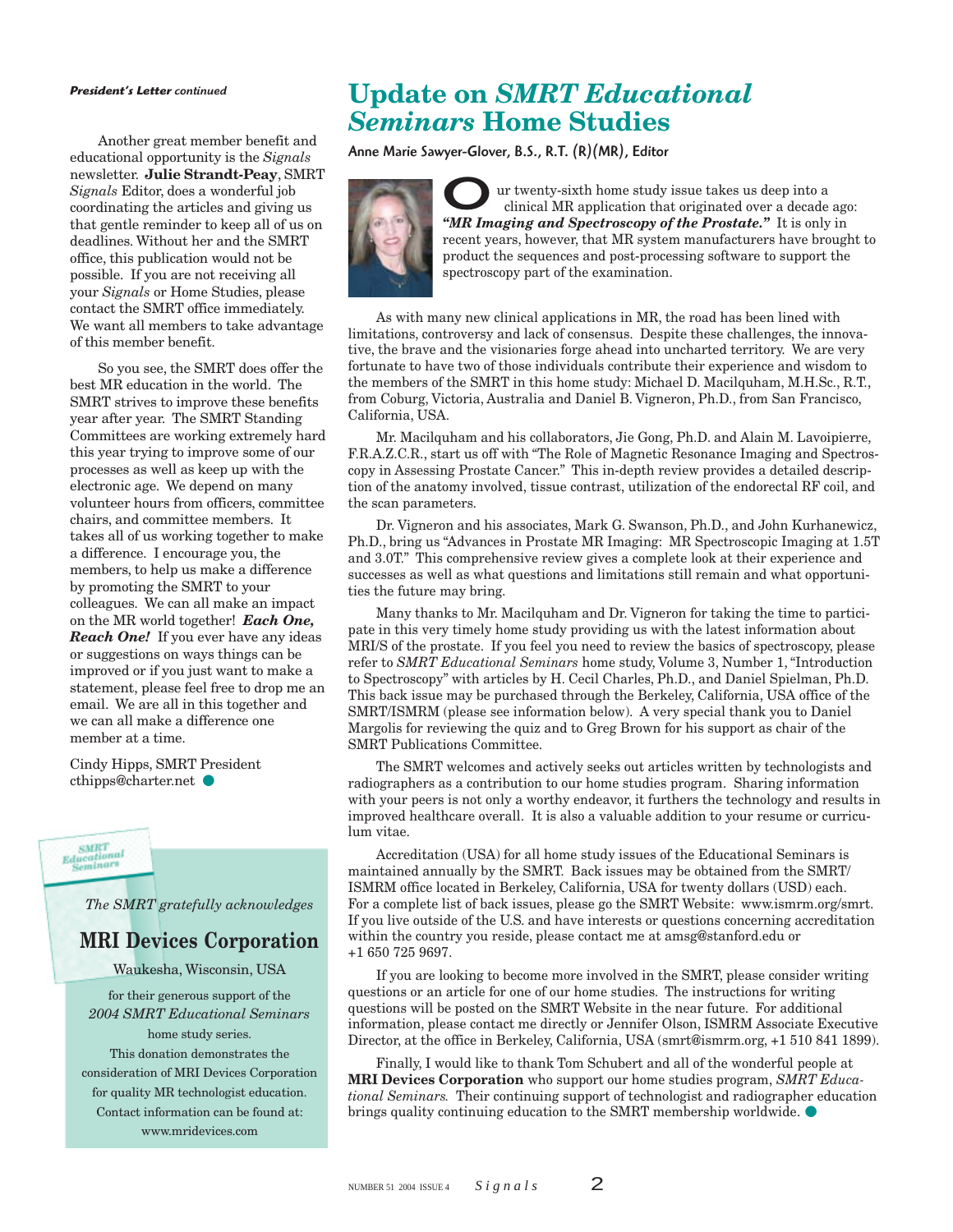### **Editor's Letter**

Julie Strandt-Peay, B.S.M., R.T. (R)(MR)



### G reetings.

This is a busy time of the year for most of us and that includes the many SMRT members who have been volunteering countless hours on

your behalf. President **Cindy Hipps** shows her leadership as she updates us with the activities this quarter. Editor **Anne Sawyer-Glover** brings us the information about the latest *SMRT Educational Seminars* home study which accompanies this issue of *Signals*. **John Christopher,** Education Committee Chair, invites us to participate in the Annual Meeting and along with **Nanette Keck,** Program Committee Chair, we are invited to travel to Florida in the U.S.

External Liaison **Julia Lowe** shares her experience at the recent Health Professions Network meeting. **Todd Frederick** provides us with a membership update. Regional news is brought by the co-chairs of Atlanta: **Bobbie Burrow, Carolyn Brown, Donna O'Brien**; Boston, **Carolyn Bonaceto** and **Michael Dunlap**; New York, **Cindy Comeau** and **Carol Finn**; and in Charleston, **Cindy Hipps** with the President's Regional. The next issue of *Signals* will have news about the special 2-day SMRT Regional Seminar hosted by Stanford.

We are reminded to vote for the future leadership of the SMRT. Educational material that applies to daily MR practice is presented by our columnists **William Faulkner, Michael Kean,** and **Frank Shellock.** Also included in this issue are the abstracts that received awards at the Annual Meeting in Kyoto. We appreciate the efforts of **Sandra Massing, Kara Baczkowski, Helle Simonsen,** and **David Stanley** for sharing their work.

Preliminary travel information is included for your planning. Note the participation of the SMRT at the RSNA and of course all the other listed events and activities which enable you the opportunity to learn and improve professionally.

### **SMRT Education Committee Update**

John Christopher, B.A., R.T., Chair, Education Committee



The SMRT Education Committee has been hard at task. We have just completed a strategic plan for the next five to te vears. These plans are the culmination of hard work from numer have just completed a strategic plan for the next five to ten years. These plans are the culmination of hard work from numerous experts in their field and adhere to the objectives and goals of the organization. The Education Chair was also formally invited to attend a two-day meeting in the first week of October with the ARRT which addressed MRI testing. We all are excited about this meeting because of the hope in establishing a strong working

relationship between the two organizations and elevating the recognition of the goals and endeavors of the SMRT.

The SMRT Program and Education Committees would like to announce the "Call for Papers" for the 14th Annual Meeting of the Section for the Magnetic Resonance Technologists (SMRT) in Miami Beach, Florida, USA, 6-8 May 2004. We wish to invite and welcome technologists and radiographers alike from around the world to submit abstracts for presentation in oral and poster sessions at the Annual Meeting. The deadline for the submissions is **17 January 2005**.

The SMRT is committed to the goal of providing quality education through the promotion, communication and dissemination of information regarding current and promising technological advances in the MR field to all its members. The submission of abstracts from around the world is a most effective way of relaying this information to our colleagues in the profession. Each year the quality and number of abstract submissions has increased and we look forward to this trend to continue. We had an amazing response from technologists last year which yielded a total of sixty-four (64) abstracts from seventeen (17) countries.

Abstracts for these submissions should be done electronically via the ISMRM/ SMRT Website: www.ismrm.org/smrt. Detailed instructions will be posted online and the abstracts will need to be submitted according to these instructions. Topics may describe a variety of issues in clinical applications or address novel research at their institution. The abstract authors and institutions will be blinded to the reviewers and all judging will be based on a standardized scale and set criteria.

 New this year will be the electronic submission of posters. This are very exciting because it's felt that this will simplify the process of submissions and judging. The successful posters will be based on the accepted criteria of the abstracts. The instructions as well as examples to assist you are posted on the SMRT Website and will need to be followed explicitly for a successful submission.

#### **ABSTRACT SUBMISSION GUIDELINES**

Abstracts should state clearly the **Purpose** of the research or clinical study, outline the **Methods** used, summarize the **Results** of the study, and finally discuss the **Conclusions** from the results. All abstracts that are submitted and pass the criteria will be displayed as a poster or may even be nominated to be included as an oral presentation in the Annual Meeting agenda.

In completing the request for address information, it is necessary that you list the presenter's name, preferred mailing address, e-mail, and telephone/fax numbers. The submitted SMRT Abstract must be completed in its entirety or the submission will not be considered. These accepted abstracts will be published in the *SMRT Annual Meeting Syllabus.*

We all can learn from the invited speakers at these meetings as well as from each other through your submitted abstracts. Participate and be recognized for your efforts as a leader in the field. Please take this opportunity to formally write up the ideas you may have in an abstract and share your knowledge with all your international colleagues at the 14th Annual Meeting of the SMRT. We look forward to seeing you there!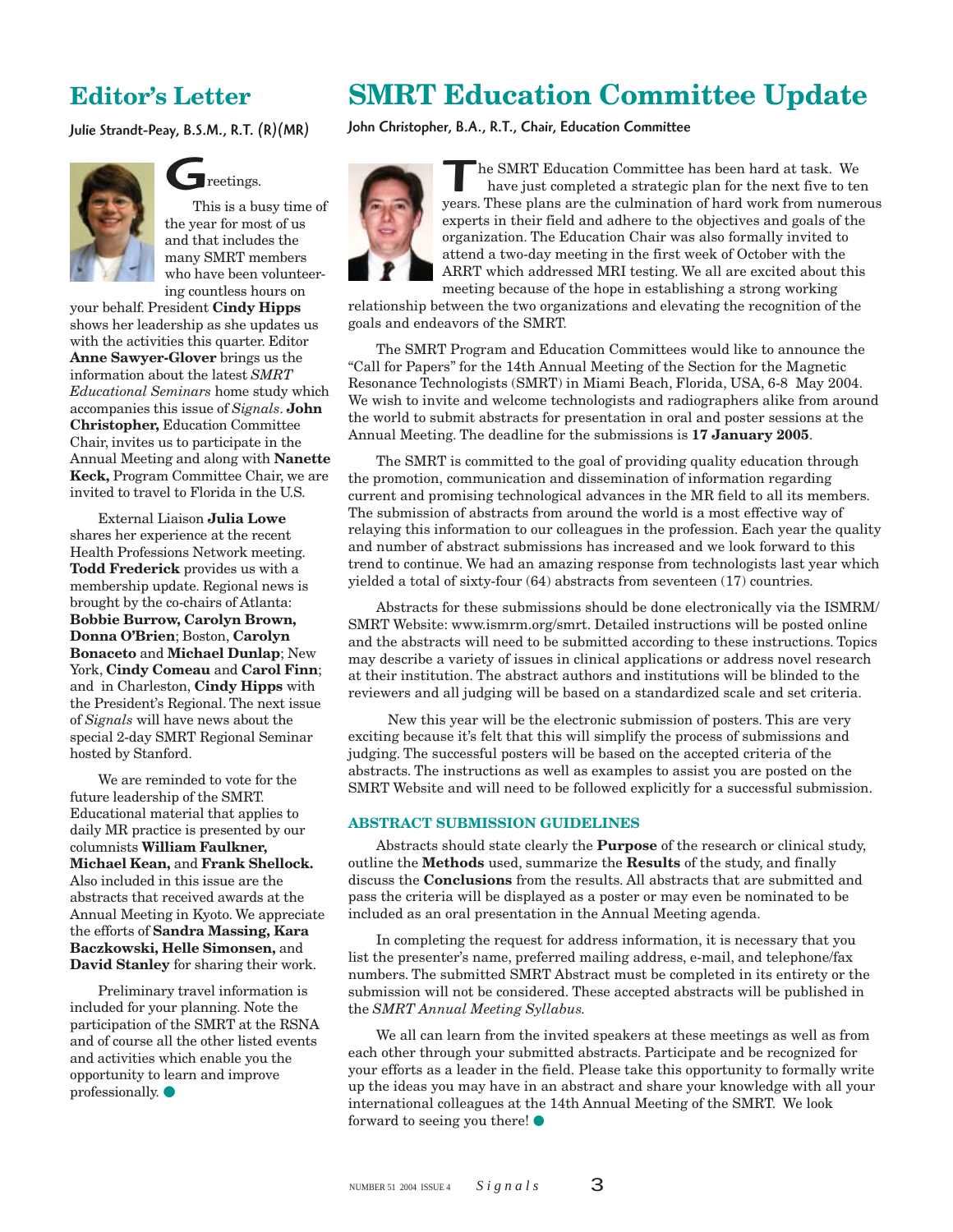

# "*Riding the Waves of MR Excellence"*

Nanette Keck, R.T., Chair, 2005 SMRT Program Committee



The SMRT is calling all MRI professionals<br>to join us in **Riding the Waves of MR**<br>**Excellence.** The meeting will be held in Miami he SMRT is calling all MRI professionals to join us in **Riding the Waves of MR** Beach, Miami, Florida, USA, where the sun is warm, the sky is blue, and the possibilities are as endless as the waves crashing onto its white, sandy shores. A worldwide destination famous for its lively nightlife, stunning

beaches, exquisite shopping, and delectable food, South Beach is jam-packed with things to do and see.

To make your stay in Miami more comfortable, the ISMRM planning committee has done an outstanding job locating area hotels that are nice, convenient to the convention center and varied in price. Please visit http:// www.ismrm.org/05/housing1.htm to view your housing options and book your hotel reservations on line.

The SMRT 14th Annual Meeting will commence on Friday evening 6 May 2005 at 18:30 with a Poster Exhibit and Walking Tour Reception. The poster reception, one of the highlights of the meeting, provides an engaging atmosphere where attendees have the opportunity to meet the authors and ask questions about the many emerging technological advances displayed. For the added benefit of those in attendance, some of the poster authors will be asked to give a brief explanation of their work.

Following the opening events, two days of superior technologist education will be offered during which selected proffered papers will be presented. The Program Committee is pleased to announce the participation of SMRT founding fathers, Drs. John Crues and Herbert Kressel, who will be presenting talks during the program! The agenda will be submitted for Category A credit through the ASRT (credit is pending).

On Saturday morning, 7 May 2005, the didactic portion of the program will begin. At lunchtime, after the session of accredited lectures and proffered papers, the SMRT Business Meeting will take place and awards will be given to the most outstanding papers and posters submitted in both

the clinical and research arenas. The didactic portion of the meeting will then resume and the day will conclude with a cardiac forum and roundtable discussion.

Plans are underway for the first SMRT Past President's Reception on Saturday, 7 May, 19:30 at the Miami Loews Hotel. You will not want to miss this exciting opportunity to relax with your colleagues as you enjoy food, fun and entertainment, the Miami way!! You will be greeted by some of your favorite SMRT sponsors and Past Presidents.

On Sunday morning, 8 May 2005, the incoming President of the SMRT, Karen Bove-Bettis, will open the meeting by greeting all attendees. The didactic program will follow for the remainder of the day and will include a special section tailored for MR Educators.

The SMRT and ISMRM Joint Forum Presentation will be held at 14:00, Monday, 9 May 2005. Your registration for the SMRT Annual Meeting allows you to attend this SMRT/ ISMRM Joint Forum Presentation. This year the forum topic will be titled "Optimizing Pulse Sequences and Protocols," chaired by Gareth J. Barker, Ph.D., and Todd Frederick, R.T. (R)(MR). This two-hour forum will present the process of developing and optimizing pulse sequences and protocols from various perspectives: a physicist may be interested in modifying the software which controls the scanner hardware; a MRI technologist/radiographer may be concerned with the impact of parameter choices on image quality and patient compliance; for a clinician, the most important factor is likely to be whether the resulting images will allow for better patient management. The forum by design is a grand collaboration of energy and talent between the ISMRM and the SMRT which continuously promotes the highest quality of education in the MR field.

You will not want to miss this grand occasion to "**Ride the Waves of MR Excellence**" while you learn, have fun and network with one another in beautiful Miami Beach, Florida! Plan now to realize the benefits of the 2005 Annual Meeting. The Sunshine State awaits you!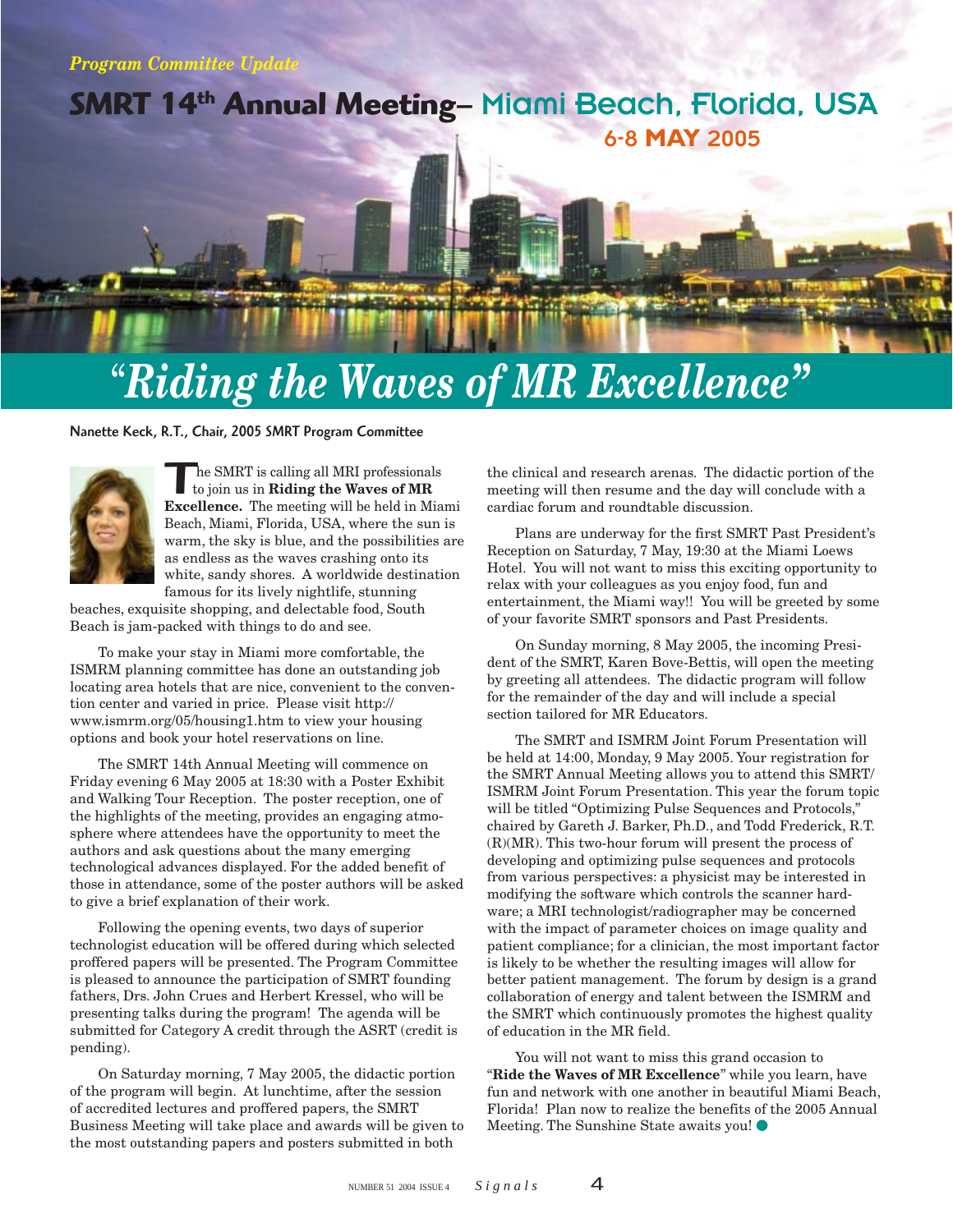### SMRT Preliminary Program: Riding the Waves of MR Excellence

| FRIDAY, 6 MAY 2005, 18:30-20:30                                                               |                                                                                        | SUNDAY, 8 MAY 2005, 07:45-17:00                            |                                                                                                       |  |
|-----------------------------------------------------------------------------------------------|----------------------------------------------------------------------------------------|------------------------------------------------------------|-------------------------------------------------------------------------------------------------------|--|
| Poster Exhibit, Poster Presentations, and Poster Walking Tour Reception 07:45 - 08:00 Welcome |                                                                                        |                                                            |                                                                                                       |  |
| SATURDAY, 7 MAY 2005, 07:45-17:00                                                             |                                                                                        |                                                            | Karen Bove Bettis, R.T. (R)(MR), President 2005-2006<br>Announcements                                 |  |
| $07:45 - 08:00$                                                                               | Welcome                                                                                |                                                            | Nanette Keck, R.T. (R)(MR), 2005 Program Chair                                                        |  |
|                                                                                               | Cindy T. Hipps, B.H.S., R.T. (R)(MR),<br>SMRT President 2004-2005                      |                                                            | Morning Moderator - James J. Stuppino, B.S., R.T. (R)(MR)                                             |  |
|                                                                                               | Announcements<br>Nanette Keck, R.T. (R)(MR), 2005 Program Chair                        |                                                            | 08:00 - 08:30 Neuro Imaging at T3<br>Steven Falcone, M.D.                                             |  |
| Morning Moderator - Muriel Cockburn, D.C, R.B.Sc. (Hons.) P.Gd. Cert. MRI                     |                                                                                        | 08:35 - 09:05 Neuro MRA                                    |                                                                                                       |  |
| 08:00 - 08:30 Upper Extremity MR<br>Michael Zlatkin, M.D.                                     |                                                                                        |                                                            | Elke Gizewski, M.D.<br>09:10 - 09:40 HIV Dementia MRI and MRS<br>Robin Avison, R.T. (N)(MR), C.N.M.T. |  |
|                                                                                               | 08:35 - 09:05 Lower Extremity MR                                                       | 09:40 - 09:55 Break                                        |                                                                                                       |  |
|                                                                                               | John Crues, M.D.                                                                       |                                                            | 09:55 - 10:25 Proffered Papers                                                                        |  |
| $09:10 - 09:40$                                                                               | <b>Body MRA</b><br>Frank Thorton, M.D.                                                 |                                                            | 10:30 - 11:00 Pediatric Cardiac/Abdomen<br>Michael Kean, R.T.                                         |  |
| 09:40 - 09:55 Break                                                                           |                                                                                        |                                                            | 11:05 - 11:35 Pediatric/Neuro                                                                         |  |
|                                                                                               | 09:55 - 10:25 Clinical Scanning Techniques<br>William Faulkner, B.S., R.T. (R)(MR)(CT) |                                                            | Susan Blaser, M.D.                                                                                    |  |
|                                                                                               | 10:30 - 11:10 Proffered Papers                                                         |                                                            | 11:40 - 11:55 President's Award Proffered Paper                                                       |  |
| $11:15 - 11:45$                                                                               | <b>MR Artifacts</b>                                                                    | 11:55 - 13:00 Lunch                                        |                                                                                                       |  |
|                                                                                               | Greg Brown, R.T.                                                                       | Afternoon Moderator - Carolyn Bonaceto, B.S., R.T. (R)(MR) |                                                                                                       |  |
|                                                                                               | 11:45 - 13:00 SMRT Business Meeting and Awards Luncheon                                |                                                            | 13:00 - 13:30 Comprehensive Assessment of Disease                                                     |  |
| Afternoon Moderator – Robin Avison, R.T. (N)(MR), C.N.M.T.                                    |                                                                                        |                                                            | with Large Anatomic Coverage<br>Silke Bosk, R.T.                                                      |  |
|                                                                                               | 13:00 - 13:30 Breast Imaging<br>Todd Frederick, R.T. (R)(MR)                           |                                                            | 13:35 - 14:05 The Current State of Imaging in the Abdomen<br>at 1.5T and 3T                           |  |
|                                                                                               | 13:35 - 14:05 Proffered Papers                                                         |                                                            | Herbert Y. Kressel, M.D.                                                                              |  |
|                                                                                               | 14:10 - 14:45 Registry Readiness                                                       | 14:05 - 14:20 Break                                        |                                                                                                       |  |
| 14:45 - 15:00 Break                                                                           | Carolyn K. Roth, R.T. (R)(MR)(CT)(M)(CV)                                               | 14:20 - 15:00 MR Safety                                    | Frank Shellock, Ph.D.                                                                                 |  |
| $15:00 - 17:00$                                                                               | Cardiac Forum- Roundtable Discussion<br>Moderator- Michael Kean, R.T.                  |                                                            | 15:00 - 17:00 MR Educators Update<br>Moderator: Todd Frederick, R.T. (R)(MR)                          |  |
|                                                                                               | <b>General Anatomy and Imaging</b><br>Michaela Schmidt, R.T.                           |                                                            | <b>Course Accreditation</b><br>Luann Culbreth, R.T. (R)(MR)(QM) M.Ed.                                 |  |
|                                                                                               | <b>Diseases and Abnormalities</b><br>Peter Hunold, M.D.                                |                                                            | <b>Teaching Methods and Techniques</b><br>Carolyn K. Roth, R.T. (R)(MR)(CT)(M)(CV)                    |  |
|                                                                                               | Advantages and Pitfalls of 3 Tesla Cardiac Imaging<br>William Woodward, A.R.M.R.I.T.   |                                                            | <b>Current Issues in MR Education</b><br>Todd Frederick, R.T. (R)(MR)                                 |  |
| 19:30                                                                                         | SMRT Past President's Reception- Miami Loews Hotel                                     | 17:00                                                      | Meeting Adjournment                                                                                   |  |
|                                                                                               |                                                                                        |                                                            |                                                                                                       |  |

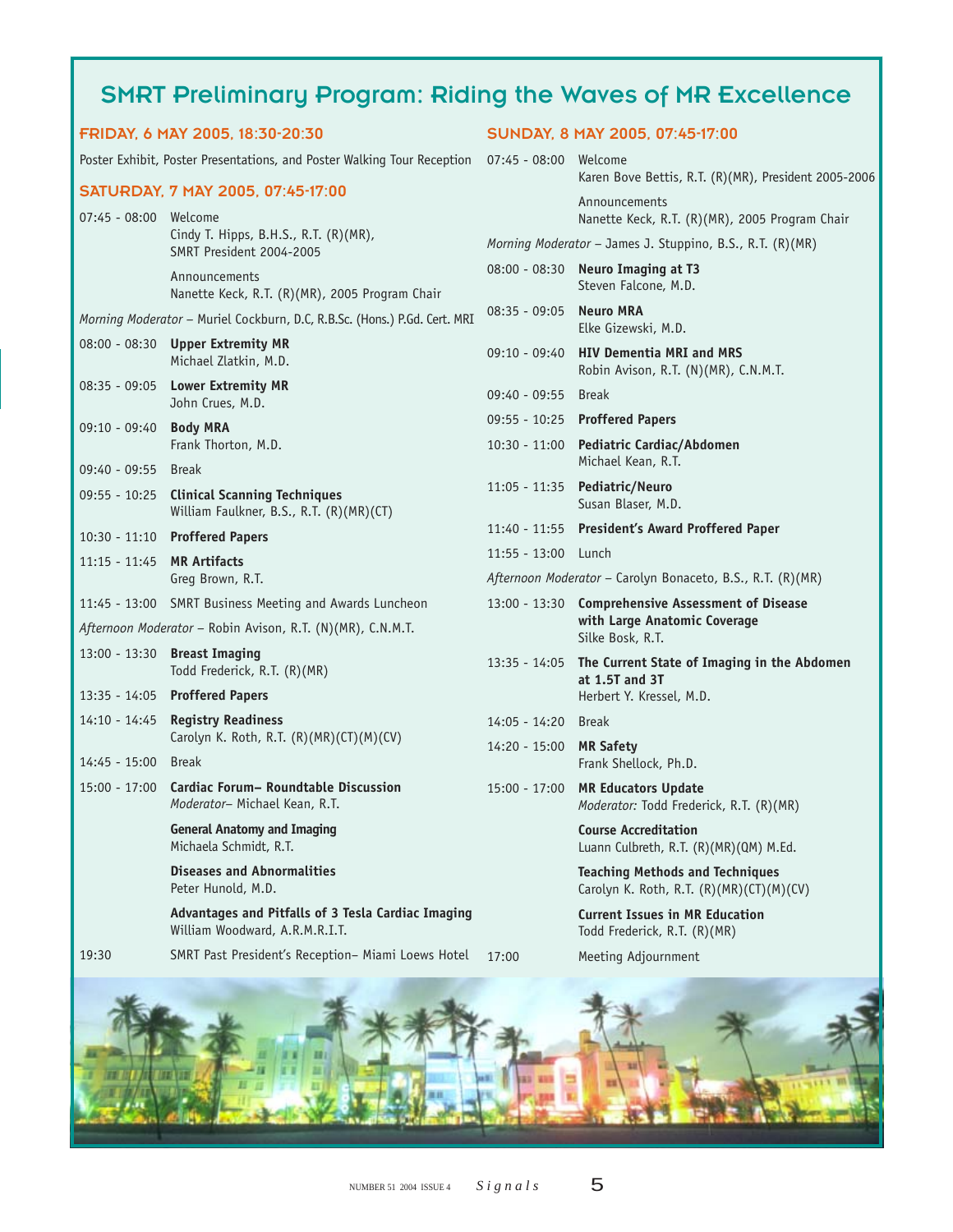### **External Relations Report**

Julia Lowe, B.S.R.T. (R)(MR), Chair, External Relations Committee



Ine Health Professions Network, (HP<br>
meeting took place in Salt Lake City,<br>
Utah, USA, September 30th- October 3rd. he Health Professions Network, (HPN) meeting took place in Salt Lake City, Representatives from many Allied Health disciplines attended to voice their concerns and work together to come up with solutions to some of the problems that we face in our professions today. The most common problem

shared among all disciplines was the workforce shortage. There is not a shortage of students wishing to enroll into Allied Health programs, but a shortage of faculty and clinical sites with which to teach them. In fact, students are being turned away from these programs because of the vacancies in faculty positions. Some faculty positions go unfilled because graduating students can often earn more salary in their first year than the faculty members can. Solutions were discussed to remedy this dire situation by increasing the existing salaries of faculty and creating new faculty positions. Allied Health schools could apply for US federal government funding through Health Resources and Services Administration, (HRSA). HPN invited Jenny Sermas from HRSA to speak on the issue at the meeting. For more information on funding from the US federal government go to http://www.hrsa.gov/grants/forms.htm.

The theme for RSNA 2004 is *"Radiology's Global Forum."* The RSNA Associated Sciences Consortium has selected the theme "Emerging Trends, Global Perspectives" for its minisymposia series. The SMRT is sponsoring a mini-symposium entitled "Image-Guided Therapeutics." There will be two speakers on MR: David Lu, M.D., from the University of California at Los Angeles, covering RF ablation, and Steve Hushek, Ph.D., from Norton Hospital, Louisville, Kentucky, on maintaining an MRI suite. Willie Casteneda, M.D., from Louisiana State Medical Center, Shreveport, will be speaking on endovascular therapies. If you're attending RSNA, please stop by the SMRT booth within the Associated Sciences area and meet with fellow SMRT representatives.

The President of the SMRT and the External Liaison are planning to attend the Alliance for Radiologic Excellence Meeting in Washington, D.C., in March. There, groups of the Alliance will discuss the CARE Act and develop strategies to help implement the Act. The Consumer Assurance of Radiologic Excellence Act would provide minimum education requirement guidelines and competency levels for persons performing diagnostic imaging and radiation therapy. Many groups are supporting this Act because currently the United States does not have national standards regarding who is allowed to perform diagnostic imaging. The regulations are enforced by the states and some states do not even require licensing. Another problem is the variation in education and competency requirements for licensure across the states.

The CARE Act would provide a national standard for all states and many people in Radiology are lobbying for this bill to be passed. For more information on the CARE Act go to http://thomas.loc.gov/home/thomas.html and search for the bill number, HR1214.

The SMRT is happy to introduce Wendy Strugnell as the new Global Relations Chair for the External Relations

Committee. Wendy is an SMRT Policy Board member and lives and works in Australia. She is welcomed to the committee and we look forward to working with her.

### **Membership Update**

Todd Frederick, R.T. (R)(MR), Chair, Membership Committee



The membership of SMRT is steadily<br>rising with increasing participation<br>MR Technologists from around the world. he membership of SMRT is steadily rising with increasing participation of Along with our growth in membership, we are proud of the expanding benefits provided to all who join. Please keep in mind that the value of these benefits is far more than the cost of annual dues. We thank our parent organization, the International Society for

Magnetic Resonance in Medicine (ISMRM) for their guidance and continued financial support.

The *Educational Seminars Home Studies* series continues to offer outstanding interesting and useful information on MRI specific topics. For those members who are required to obtain Continuing Education credits, these home studies provide a valuable benefit.

The SMRT is supporting many **Regional Seminars** at different locations around the U.S. As an SMRT member you receive the discounted registration for these seminars, which feature great speakers and timely topics. The SMRT is constantly looking for willing hosts in more locations around the world. The SMRT office and Regional Chair, James Stuppino, provide the host with an informational packet and support for the seminar. For more information please check the SMRT Website or contact the SMRT office. (Look for reports on recent Regional Seminars on pages 12-15).

The **2004 Annual Meeting** was a great success and the 2005 meeting in Miami Beach, Florida, USA, will be fun and exciting. This meeting is without a doubt the premier MRI technologist/radiographer educational meeting in the world. Members and potential members have the opportunity to participate in the Annual Meeting by submitting an abstract of their work for consideration of an oral or poster presentation. (See related article in this newsletter or check the web site for more information). SMRT members receive reduced registration fees to all SMRT events, including the Annual Meeting.

There are many important issues that are facing MRI technologists/radiographers, as you will read about elsewhere in this newsletter. The SMRT is recognized as the professional organization for MR technologists and is keenly involved in these issues that affect our members. We need your membership support and that of your co-workers and colleagues in order to more effectively represent MRI technologists world-wide. The SMRT will continue working toward the advancement of MR education and our profession. We thank you for your continued support.  $\bullet$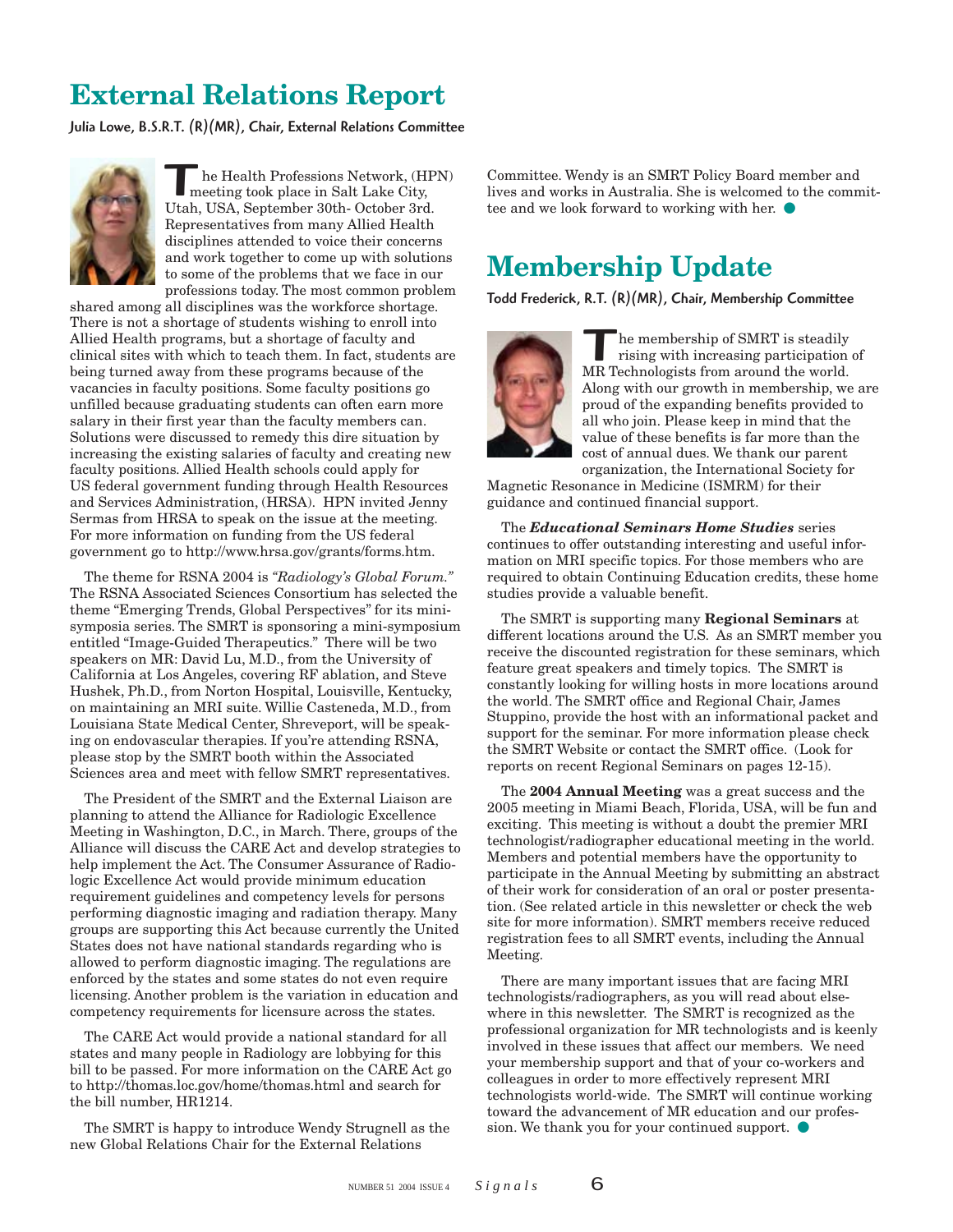### **Important Reminders for SMRT Members**

- 1. Make your vote count. It is your privilege and responsibility to vote for the future leadership of the SMRT. Ballots must be postmarked by **1 December 2004**.
- 2. Notify the SMRT office when your contact information changes so that you will not miss an issue of *Signals* or the *SMRT Educational Seminars* home studies.

Phone: +1 510 841 1899 Fax: +1 510 841 2340 E-mail: smrt@ismrm.org SMRT Web Page: www.ismrm.org/smrt

#### **LOW- AND MID-FIELD MRI**

### **Imaging with Contrast Agents at Mid- and Low-Field**

William Faulkner, B.S., R.T. (R)(MR)(CT)

This article represents the views of its author only and does not reflect those of the International Society for Magnetic Resonance in Medicine and are not made with its authority or approval.



In the previous column I wrote about the u<br>of gadolinium contrast agents in MRI at<br>mid- and low-field. In this column I'd like to n the previous column I wrote about the use of gadolinium contrast agents in MRI at talk about the various pulse sequences one might use when imaging after the injection of gadolinium.

In most cases, and for the purposes of this article, we will assume we are doing a brain exam for a lesion. I believe it is also

important to realize that not all lesions will "enhance" right away. I personally have seen lesions not visualized well, if at all, on the first series after the injection of gadolinium but seen on a second series. For this reason, I always recommend two series be performed after injection. I have seen some facilities perform the T2-weighted sequence after injection to allow for a bit of "delay" time prior to the postcontrast T1-weighted sequence. That would certainly seem to be a reasonable alternative.

As to the type of pulse sequences, most mid and low field system have the ability to acquire conventional spin echo (CSE), fast spin echo (FSE), T1-weighted inversion recovery (so-called "T1-FLAIR), and spoiled gradient echo (T1-GRE).

If conventional or fast spin echo is desired, one should remember that the TR should be as low as possible without reducing the SNR to a point the image is non-diagnostic. In my experience at 0.2 T, I don't like to use a TR above 250-300 msec. Remember that T1 times are field strength dependent and as B0 is reduced, T1 times shorten. The higher the TR, the less the background tissue is saturated and therefore the less contrast between the gadolinium enhancing lesion and the background tissue. When using a lower TR, it will be obvious that you will not be allowed enough slices to cover the entire brain in one acquisition. However, increasing the TR for slices will also increase the scan time and reduce the contrast as well. Therefore, it is

better to acquire the total slices in two groups or packages at a lower TR than one group at a higher TR. Besides, remember that a 250 msec TR acquired twice is the same as a 500 msec TR acquired once and there is less cross-talk in a sequence acquired in two packages.

Some systems offer a SE pulse sequence that acquires two non-adjacent slices simultaneously. In my experience, these do not always provide the best contrast. As for the use of FSE for T1-weighting, you typically have such a severe limitation on the number of slices allowed that it is not the most slice/time efficient sequence. However, if you do use an FSE T1 sequence, you should still keep the TR very short to optimize the lesion-to-background contrast.

Newer systems may offer the ability to acquire what has become known as "T1-FLAIR." These sequences are, as the name implies, T1-weighted sequences in which the CSF is nulled. In general they can be used to produce images with very striking T1 contrast (see Figure 1, page 8). This can be particularly useful when imaging young children (less than 5 years of age) in which CSE or FSE produce suboptimal gray/white matter contrast. For those of us that have been around MR since the mid-1980's, T1-FLAIR is basically an FSE version of the Inversion Recovery that we had on our first systems. While these sequences can, and do, produce images with much better T1 contrast than is obtainable with CSE or FSE sequences, the extra signal from white matter may reduce the lesion/background contrast.

The last type of sequence I want to address is spoiled GRE. GRE sequences can be used to obtain very heavily T1-weighted images as seen in Figure 2. TE times with GRE sequences are considerably shorter than those which can be obtained with SE sequences. This is particularly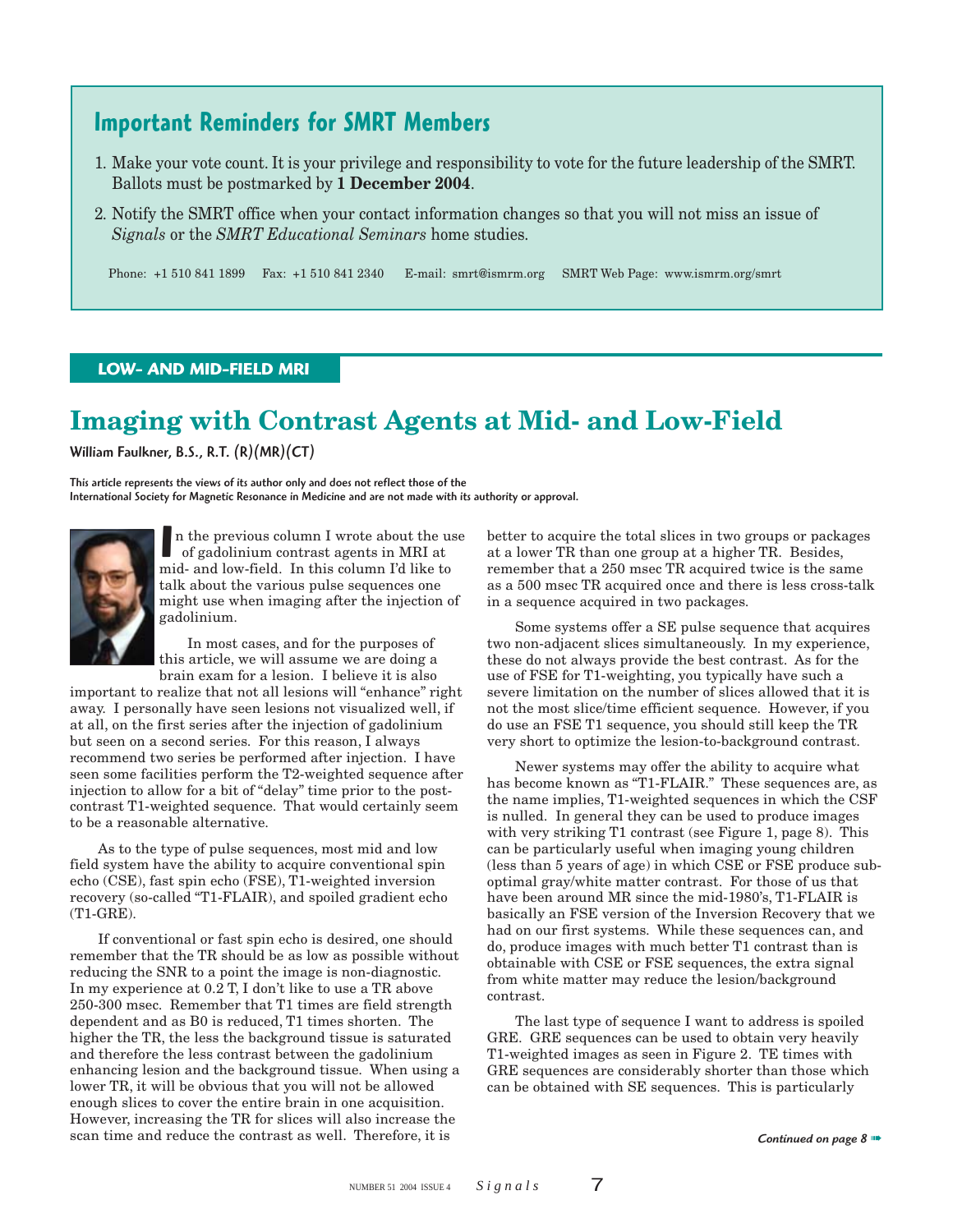

*Figure 1. A T1-FLAIR image acquired at 0.2T. Figure 2. A spoiled GRE image acquired at*

true given the improvements in gradient technology avail-

to acquire spoiled GRE sequences in a 3D fashion is of further benefit given the increased SNR obtainable with a 3D acquisition. If the 3D data set is acquired using relatively isotropic voxels, the images may be reformatted into an infinite number of planes either on the scan console or PACS workstation. Figure 3 is an example of a 3D spoiled GRE sequence acquired following the injection of



*0.2T.*



*Figure 3. Post-injection T1-FLAIR image acquired at 0.2T demonstrating a small acoustic neuroma on the left.*

able even with 0.2 T systems today. Additionally, the ability gadolinium (0.1 mmol/kg). The small acoustic neuoroma is easily visualized.

In summary, there are several sequences one can choose to provide T1-weighted images following the injection of gadolinium. Each has its own advantages and disadvantages. I encourage all technologists scanning at mid or low field to work with their radiologist to determine what sequence and parameters best fit their particular needs.

#### **Pediatric MRI**

### **MR Imaging of the Hypoxic Neonate**

Michael Kean, R.T., MRI Unit, Department of Medical Imaging, Royal Children's Hospital, Parkville, Australia

This article represents the views of its author only and does not reflect those of the International Society for Magnetic Resonance in Medicine and are not made with its authority or approval.



H ypoxic- Ischemic Encephalopathy (HIE) is a term used to describe infants that have sustained fetal distress prior to delivery (bradycardia, tachycardia), who have low Apgar scores requiring resuscitation at birth and show neurological signs in the first few days after birth.

Depending upon the type of insult the patient may have quite obvious clinical signs

such as decreased conscious state (Grade 111), seizures, lack of tone (Grade 11) or subtle signs like irritability, and lack of interest in feeding (Grade 1). Asphyxia (implies hypoxemia or cerebral ischemia or a combination of both) complicates 3-5/1000 live births with approximately 1/1000 live births being diagnosed with HIE. HIE is the most important perinatal cause of neurological morbidity (mortality 10-60% depending upon severity and source of data) and neurological impairment (approx 25%). The effects of HIE are thought to be the combined effects of two events (a) the initial insult and

(b) a secondary and potentially more devastating secondary energy failure occurring 18 – 36 hrs after the initial insult.

The primary patho-physiological disturbance in HIE is a reduction in oxygen supply to the brain that can have devastating consequences on normal cerebral metabolism, these changes are the result of two distinct mechanisms:

- 1. Hypoxemia diminished amount of oxygen in the blood.
- 2. Ischemia diminished perfusion. Hypoperfusion is the dominant pathological process and results in a deprivation of oxygen and glucose. From the literature it would appear that reperfusion of the hypoperfused areas of the brain may have the most deleterious consequences for babies with HIE.

Ultrasound and CT have historically been the modality of choice for imaging babies with HIE due to the relative ease of access to the facilities. Many authors (Rutherford, Barkovich, Inder, Huppi, Neal) have for many years advocated the clinical utility of early MR examinations in these patients.

*Continued on page 9* ➠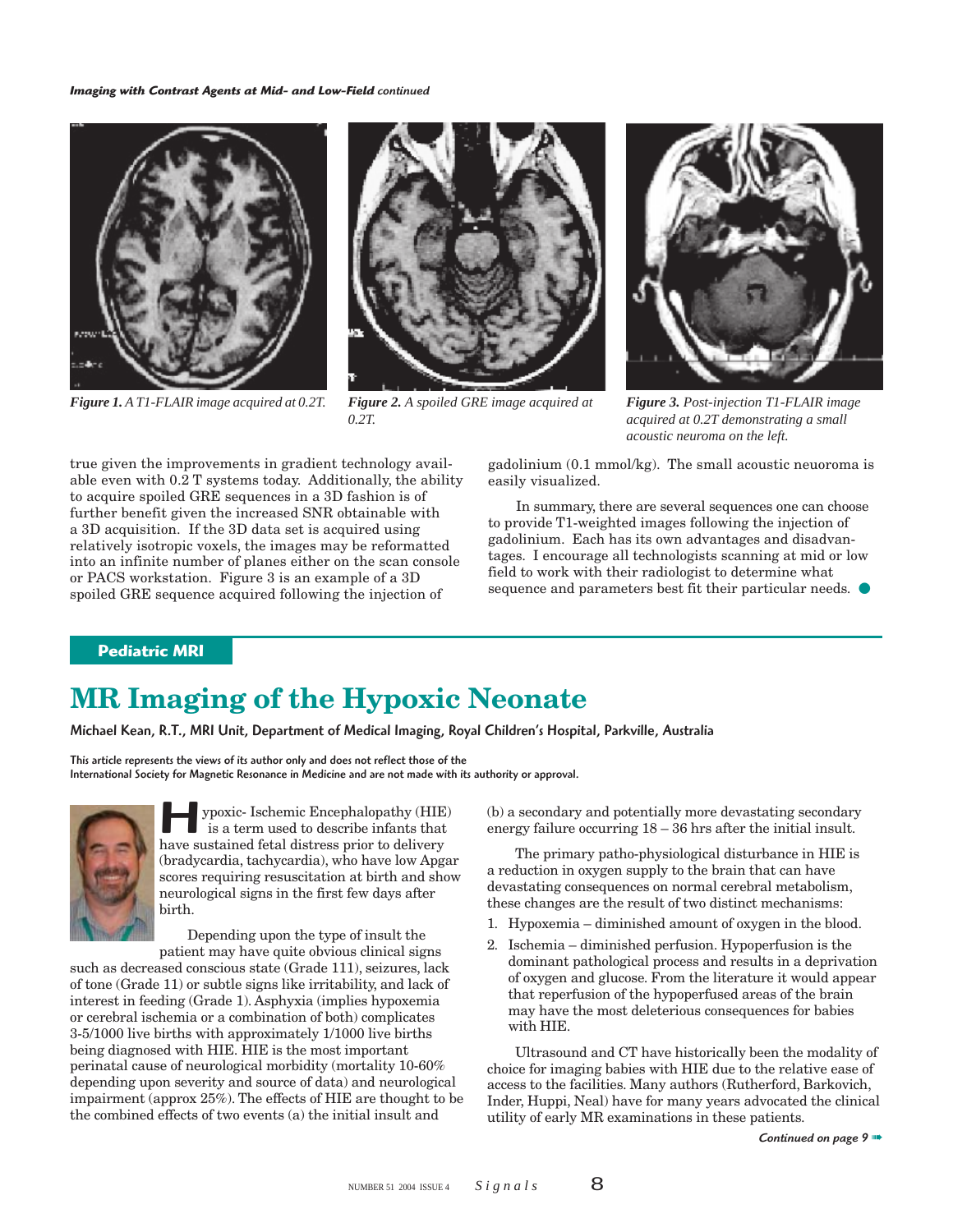#### *MR Imaging of the Hypoxic Neonate continued*

The role of MRI in these patients is the evaluation of the existence, extent and subsequent evolution of these lesions. The appearances on MR are dependent upon:

- (a) severity of the injury and subsequent intervention;
- (b) duration of the event;
- (c) regional maturity of the brain at the time of insult;
- (d) timing of the MR examination;
- (e) MR sequences and parameters used.

The timing of the initial MR is important as the absence of certain characteristic MR features (T1, T2, and DWI) may lead to a period of false negativity within the first 24hrs after the insult. Most authors have the opinion that MR within the first 24-36 hrs should only be undertaken if crucial end of treatment decisions are to be made. The ideal examination period is 3-7 days post insult.

A comprehensive MR examination (quantitative and qualitative) is crucial for the examination of infants with suspected HIE. Qualitative sequences such as axial T2 and T1 are essential to depict the early changes associated with both T1 and T2 shortening evident in the early phases of the process and T1/T2 prolongation in the later phases. These early changes may represent haemorrhage, presence of lipids associated with myelin breakdown, myelin clumping or dystrophic calcification.

The sequences of choice will reflect the equipment available and the preference of the reporting radiologists. In general the examination at 1.5T should combine T1 weighted FSE (TR 1300 , TE 10) or Inversion Recovery (TR 4500, TE 30, TI 600-800 ) and T2 ( TR > 3500, TE 140 ). There are many options for the T2-weighted sequence but most authors tend to agree that FSE sequences do provide the necessary diagnostic accuracy. Some authors still advocate use of dual TE sequence (60/140) for the evaluation of these patients feeling that the short TE provides greater diagnostic accuracy in the early phases. T2-weighted FLAIR would seem to add very little diagnostic benefit in this disease process.

Axial imaging is preferred due to its ability to depict the changes within the internal capsule especially the posterior limb. Additional planes such as sagittal and coronal may be added for clarification. High spatial resolution is critical for the evaluation of the infant brain; at our institution slice thickness of  $2.5 - 3$  mm is mandatory and a minimum inplane resolution of 0.06mm x 0.06mm is judged to be a balance between SNR and acceptable scan times.

Diffusion weighted imaging (DWI) with calculation of apparent diffusion coefficients ( ADC) are performed on all neonatal cases with a B value of 1000 and 2000. Changes to the examination parameters for the higher B value are necessary to account for the lower SNR. Using a standard Quadrature transmit receive head coil our parameters are TR 10,000, TE 112, 127, 4mm/0.5mm, 2-4 Nex 22-24 slices. Approximately 5% of babies with HIE will have hemorrhagic lesions that will be evident on the B=0 image in the diffusion sequence.

Regional variation of ADC values will occur due to maturation of cerebral structures but in general a reduction in ADC values of approximately 30% will occur due to the effects

of the ischemic insult. All sites performing ADC calculations on infants will need to have a minimum number of regional areas of interest that they routinely perform on all these babies. A basic set would include bilateral comparison of Frontal White Matter ( FWM) Anterior Limb Internal Capsule (ALIC) Thalamus, Putamen, Posterior Limb of the Internal Capsule ( PLIC) Anterior/Posterior Corpus Callosum, Cortical Gray, and Brainstem.

 MR Spectroscopy is now an accepted component of the comprehensive examination of babies with HIE. Early research concentrated on the use of 31P in the evaluation of the early stages of HIE primarily to understand the consequences and timing of the secondary energy failure. Current work revolves around the clinical utility of proton spectroscopy (single voxel (SV), chemical shift (CSI, 2D, and 3D). There are several issues that users need to be aware of when electing to perform MRS in neonates– changing chemical composition of the myelinating brain, regional variation of metabolites, presence of lactate in the preterm infant, and the appearance of Propylene Glycol doublet at 1.15ppm which is often confused for lactate. The parameters chosen will reflect the type of system, coil used and voxel size. As with conventional imaging the SNR of the MRS examination will be affected by voxel size, and parameter optimisation is necessary to maintain good quality spectra. The TE chosen will reflect the metabolites that the clinicians and radiologists choose to quantify– PRESS 30ms is predominantly used with a TE 144 used to invert lactate if necessary. Most sites have a standard set of reference spectra locals that they use for these babies– most authors consider the minimum locations to be basal ganglia (BG) Posterior White Matter (PWM) and cortical GM. Post processing quantification with software such as LC Model is crucial to gain the maximum information from the spectra.

Future advances in understanding HIE will come with further utilisation of 31P MRS, Sodium Imaging, and greater diversity of multiple B value diffusion techniques in a clinically acceptable scan time that have evolved at 3 Tesla. Early and sequential follow-up MR is seen to be so important in neonatal care that MR systems are being planned for many neonatal units.

#### **Suggested Reading**

- 1. Volpe J, Neurology of the Newborn. W.B Saunders
- 2. Rutherford MA. MRI of the Neonatal Brain ; WB Saunders
- 3. Barkovich AJ. Pediatric Neuroimaging. Lippincott Williams & Wilkins
- 4. Practice Parameter: Neuroimaging of the Neonate. *Neurology* 2002;(58) 1726-1738
- 5. Tuor U: DWI and T2 Weighted Increases in MRI of Immature Brain during Hypoxia-Ischaemia: Transient Reversal Posthypoxia. *Exp Neurol* 150;1998 321-328
- 6. Forbes P.N. Neonatal Hypoxic-Ischemic Encephalopathy: Detection with Diffusion Weighted MR Imaging. *AJNR* 21:1490-1496, September 2000
- 7. Sie LT, MR Patterns of Hypoxic –Ischemic Brain Damage after Prenatal, Perinatal or Postnatal Asphyxia. *Neuropediatrics* 2000; 31:128-136
- 8. Martin E, Barkovich AJ. Magnetic Resonance Imaging in Perinatal Asphyxia. Archives of Diseases in Childhood. 1995; 72: F62-F70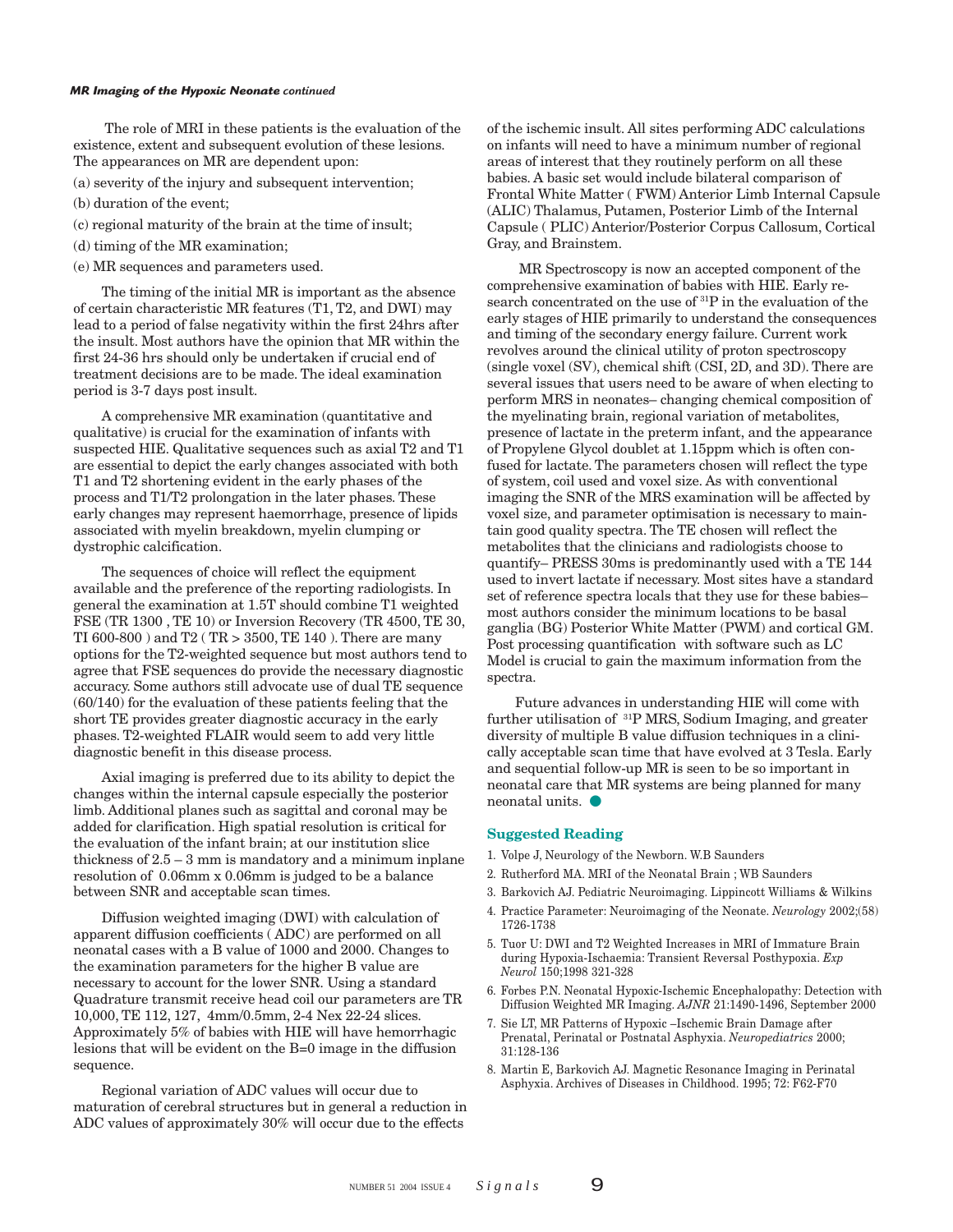### **Magnetic Resonance Imaging: Information for Patients\***

Frank G. Shellock, Ph.D., Adjunct Clinical Professor of Radiology and Medicine, University of Southern California; Institute for Magnetic Resonance Safety, Education, and Research, Los Angeles, California, USA www.MRIsafety.com www.IMRSER.org

This article represents the views of its author only and does not reflect those of the International Society for Magnetic Resonance in Medicine and are not made with its authority or approval.

**Message to MR Users: This information is provided as a template for use by MRI facilities. As such, an MRI facility is free to utilize this information, as needed, and to modify, adapt, or otherwise change the content relative to the specific facility and conditions.**

#### **What is magnetic resonance imaging (MRI)?**

MRI, or magnetic resonance imaging, is a means of "seeing" inside of the body in order for doctors to find certain diseases or abnormal conditions. MRI does not rely on the type of radiation (i.e., ionizing radiation) used for an x-ray or computed tomography (CT). The MRI examination requires specialized equipment that uses a powerful, constant magnetic field, rapidly changing local magnetic fields, radiofrequency energy, and dedicated equipment including a powerful computer to create very clear pictures of internal body structures.

During the MRI examination, the patient is placed within the MR system or "scanner." The powerful, constant magnetic field aligns a tiny fraction of subatomic particles called protons that are present in most of the body's tissues. Radiofrequency energy is applied to cause these protons to produce signals that are picked up by a receiver within the scanner. The signals are specially characterized using the rapidly changing, local magnetic field and computerprocessed to produce images of the body part of interest.

#### **What is MRI used for?**

MRI has become the preferred procedure for diagnosing a large number of potential problems in many different parts of the body. In general, MRI creates pictures that can show differences between healthy and unhealthy tissue. Doctors use MRI to examine the brain, spine, joints (e.g., knee, shoulder, wrist, and ankle), abdomen, pelvic region, breast, blood vessels, heart and other body parts.

#### **Is MRI safe?**

To date, over 150 million patients have had MRI examinations. MRI has been shown to be extremely safe as long as proper safety precautions are taken. In general, the MRI procedure produces no pain and causes no known short-term or long-term tissue damage of any kind.

The powerful magnetic field of the scanner can attract certain metallic objects that are "ferromagnetic," causing them to move suddenly and with great force towards the center of the MR system. This may pose a risk to the patient or anyone in the path of the object. Therefore, great care is taken to prevent ferromagnetic objects from entering the MR system room. It is vital that you remove metallic objects in advance of an MRI examination, including watches, jewelry, and items of clothing that have metallic threads or fasteners.

The MRI facility has a screening procedure that, when carefully followed, will ensure that the MRI technologist and radiologist knows about the presence of metallic implants and materials so that special precautions can be taken (see below). In some unusual cases, the examination may be canceled because of concern related to a particular implant or device. For example, if an MRI is ordered, it may be cancelled if the patient has a ferromagnetic aneurysm clip because of the risk of dislodging the clip from the blood vessel. Also, the magnetic field of the scanner can damage an external hearing aid or cause a heart pacemaker to malfunction. If you have a bullet, shrapnel, or similar metallic fragment in your body there is a potential risk that it could change position, possibly causing injury.

#### **How to prepare for the MRI examination.**

There's no special preparation necessary for the MRI examination. Unless your doctor specifically requests that you not eat or drink anything before the exam, there are no food or drink restrictions. Continue to take any medication prescribed by your doctor unless otherwise directed.

You won't be allowed to wear anything metallic during the MRI examination, so it would be best to leave watches, jewelry or anything made from metal at home. Even some cosmetics contain small amounts of metals, so it is best to not wear make-up.

In order to prevent metallic objects from being attracted by the powerful magnet of the MR system, you may receive a gown to wear during your examination. Items that need to be removed before entering the MR system room include:

- Purse, wallet, money clip, credit cards, other cards with magnetic strips
- **Electronic devices such as beepers or cellular phones**
- **Exercise** Hearing aids
- Metallic jewelry, watches
- Pens, paper clips, keys, nail clippers, coins
- Hair barrettes, hairpins
- Any article of clothing that has a metallic zipper, buttons, snaps, hooks, under-wires, or metallic threads
- Shoes, belt buckles, safety pins

Before the MRI procedure, you will be asked to fill out a screening form asking about anything that might create a health risk or interfere with the examination. You will also

\* Developed in conjunction with the Safety Committee of the International Society for Magnetic Resonance in Medicine.

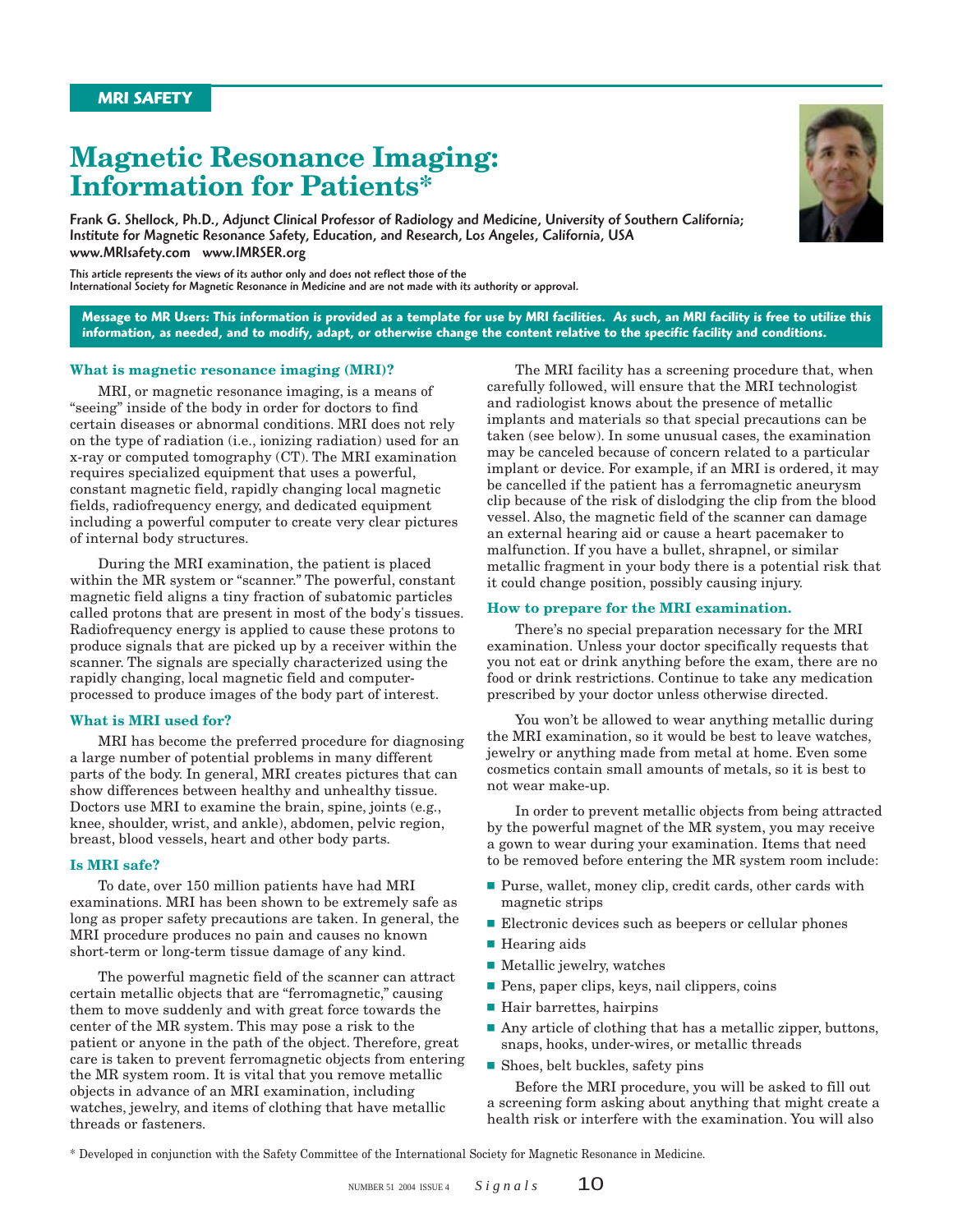undergo an interview by a member of the MRI facility to ensure that you understand the questions on the form. Even if you have undergone an MRI procedure before at this or another facility, you will still be asked to complete an MRI screening form.

Examples of items or things that may create a health hazard or other problem during an MRI exam include:

- **Pacemaker**
- Implantable cardioverter defibrillator (ICD)
- **Neurostimulator**
- **Aneurysm clip**
- **Metallic implant**
- **Implanted drug infusion device**
- Foreign metal objects, especially if in or near the eye
- **Shrapnel or bullet**
- **Permanent cosmetics or tattoos**
- **Dentures/teeth with magnetic keepers**
- **Other implants that involve magnets**
- Medication patch (i.e., transdermal patch) that contains metallic foil

Check with the MRI technologist or radiologist at the MRI facility if you have questions or concerns about any implanted object or health condition that could impact the MRI procedure. This is particularly important if you have undergone surgery involving the brain, ear, eye, heart, or blood vessels.

*Important Note:* If you are pregnant or think that you could be pregnant, you must notify your physician and the radiologist or the MRI technologist at the MRI facility prior to the MRI procedure.

Before entering the MR system room, any friend or relative that might be allowed to accompany you will be asked questions to ensure that he or she may safely enter the room and will likewise be instructed to remove all metallic objects. Additionally, this individual will need to fill out a screening form.

#### **What is the MRI examination like?**

The MRI examination is performed in a special room that houses the MR system or "scanner." You will be escorted into the room by a staff member of the MRI facility and asked to lie down on a comfortably padded table that gently glides you into the scanner.

In order to prepare for the MRI examination, you may be required to wear earplugs or headphones to protect your hearing because, when certain scanners operate, they may produce loud noises. These loud noises are normal and should not worry you.

For some MRI studies, a contrast agent called "gadolinium" may be injected into a vein to help obtain a clearer picture of the body part that is undergoing examination. At some point during the procedure, a nurse or technologist will slide the table out of the scanner to inject the contrast agent. This is typically done through a small needle connected to an intravenous line that is placed in an arm or hand vein. A saline solution will drip through the intravenous line to prevent clotting until the contrast agent is injected at some point during the exam. Unlike contrast

agents used in x-ray studies, MRI contrast agents do not contain iodine and, therefore, rarely cause allergic reactions or other problems.

The most important thing for you to do is to relax and remain still. Most MRI exams take between 15 to 45 minutes to complete depending on the body part imaged and how many images are needed, although some may take 60-minutes or longer. You'll be told ahead of time how long your scan is expected to take.

You will be asked to remain perfectly still during the time the imaging takes place, but between sequences some minor movement may be allowed. The MRI Technologist will advise you, accordingly.

When the MRI procedure begins, you may breathe normally, however, for certain examinations it may be necessary for you to hold your breath for a short period of time.

During your MRI examination, the MR system operator will be able to speak to you, hear you, and observe you at all times. Consult the MR system operator if you have any questions or feel anything unusual.

When the MRI procedure is over, you may be asked to wait until the images are examined to determine if more images are needed. After the scan, you have no restrictions and can go about your normal activities.

Once the entire MRI examination is completed, the pictures will be reviewed by a radiologist, a speciallytrained physician who is able to interpret the images for your doctor. The radiologist will send your doctor a report. You should contact your doctor to go over your results and discuss your next step.

#### **DISCLAIMER**

This information is provided for the sole purpose of educating you as to the basics of the MRI examination. You should rely on your physician, radiologist, or MRI technologist for specific information about your own examination.

#### The **Reference Manual for Magnetic Resonance Safety, Implants and Devices: 2005 Edition** is an indispensable textbook for



radiologists, MRI technologists, and facility managers. This annuallyrevised, internationally acclaimed textbook series is a comprehensive resource that includes up-to-date guidelines and recommendations for MRI safety based on the latest peerreviewed publications. This manual is also the only comprehensive source of information for implants and devices tested for safety in the MRI environment. "**The List**" now contains tabulated information for more than 1,300 implants and devices, including data for over 300 objects tested at 3.0-Tesla or higher.

This book is a "must have" for all MRI facilities.

To order visit www.MRIsafety.com or www.Magmedix.com +1 866-646-3349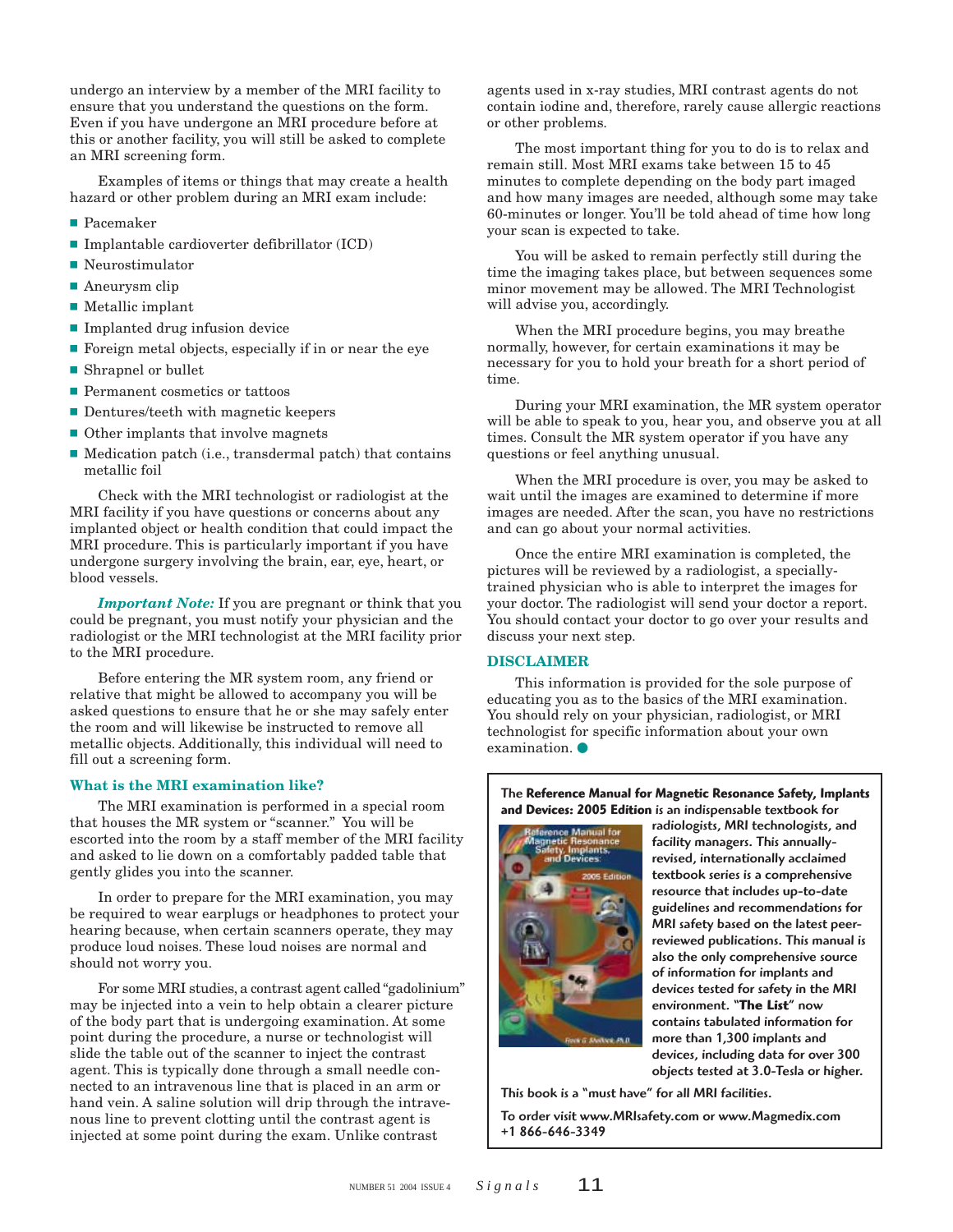### **Report on the SMRT Southeast Regional Seminar**

Donna O'Brien, R.T. (R)(MR)(CT), Carolyn Brown, R.T. (R)(MR), and Bobbie Burrow, R.T. (R)(CT)(MR), Regional Co-Chairs

he Atlanta Local Chapter of the SMRT hosted the<br>Southeast Regional Seminar on September 18<sup>th</sup>, 2004,<br>at St. Joseph's Hospital Auditorium in Atlanta, Georgia. This he Atlanta Local Chapter of the SMRT hosted the Southeast Regional Seminar on September 18th, 2004, was our eighth annual local chapter meeting and in spite of hurricane Ivan, we were pleased to have 94 attendees.

 The educational presentations began with Dr. Salil Patel, a cardiologist from our area, delivering an update on Cardiac Imaging. Dr. Patel was followed by an abdominal radiologist, also from the area, Dr. Diego Martin. Dr. Martin provided a great overview of abdominal techniques as well as some of the new imaging protocols for the small bowel and urogram studies.

Robin Greene-Avison, SMRT Fellow and Past President, was the next speaker. She explained how MR imaging and spectroscopy plays a role in the treatment of HIV dementia patients. Her talk was well received by the audience.

Carolyn Roth, SMRT Fellow and Past President, was the last lecturer before lunch. As always, she offered a wonderful refresher course in MR Physics that everyone seemed to appreciate. For her many years of participation in the educational efforts of the Atlanta Local Chapter, Ms. Roth received special recognition. The surprise singing telegram left the otherwise effervescent speaker speechless!

Everyone enjoyed the opportunity to have lunch together in the food court. This time was well used for the attendees to network and share MR experiences with each other. There were also displays from several vendors that offered information and a chance to investigate MR related products.

Ms. Roth began the afternoon session with Part 2 of the Physics review. Rita Clemons followed with a timely topic that discussed "Changing Gears" and dealing with the components of a career change.

Sharing his experiences with open MRI, James Stuppino was the next speaker. Mr. Stuppino was the program chair for the SMRT Annual Meeting held in Japan this past May. Wrapping up the didactic activities of the day was the current SMRT President, Cindy Hipps. She conveyed an excellent overview of Musculoskeletal MRI.

The Atlanta Local Chapter has always had superb support from its local vendors. This year, we would especially like to thank all of our sponsors for their help and wonderful contributions they provided to us. We are so grateful and very overwhelmed by all of the wonderful door prizes we received. We would also like to thank St. Joseph's Hospital for hosting this meeting, and to our speakers and attendees who all helped make our meeting a great success.

As always Donna O'Brien, Carolyn Brown and Bobbie Burrow enjoyed co-chairing the meeting. This has now become an annual event. Mark your calendars for 2005. The date is always the 3rd Saturday in September. We hope to see you here next year.

SMRT Southeast Regional Educational Seminar Sponsors: Amersham Health, Inc. Berlex Imaging Bracco Imaging GE Healthcare Institute for Magnetic Resonance Safety, Education, and Research Medical Technology Staffing, Inc. Medrad, Inc. MRI Devices Corporation/Medical Advances, Inc. Northside Hospital Philips Medical Systems Siemens Medical Solutions



*Registration is a busy time in Atlanta.*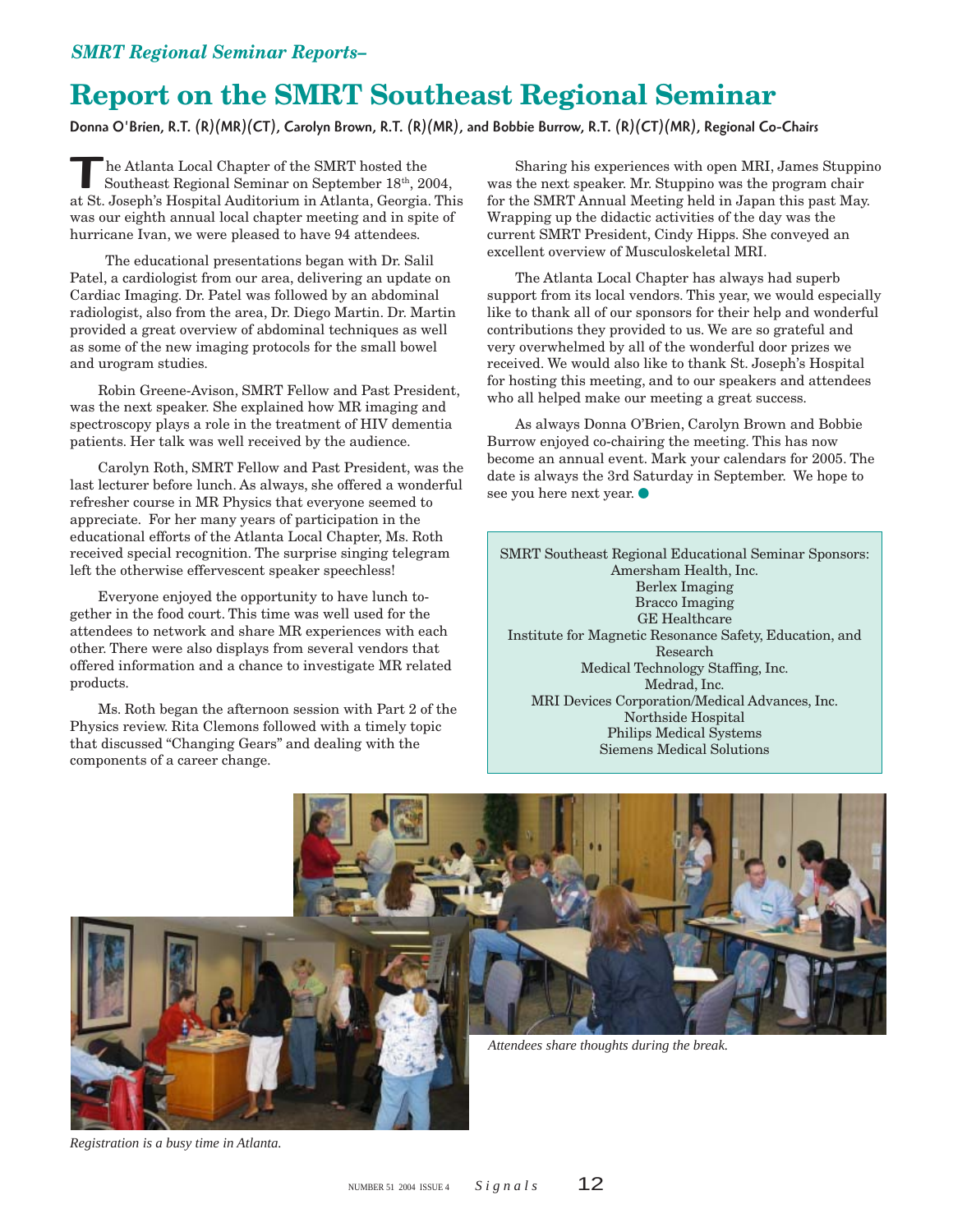### **Report on Northeast Regional Seminar**

Carolyn Bonaceto, B.S., R.T. (R)(MR) and Michael Dunlap, B.S., R.T. (R)(MR)(CT), Co-Chairs



The faculty and staff of Beth Israe<br>Deaconess Medical Center in B<br>were pleased to host their first SMRT he faculty and staff of Beth Israel Deaconess Medical Center in Boston Northeast Regional Seminar on Saturday 2 October 2004. The meeting was a huge success due to the generous support of Beth Israel Deaconess Medical Center, Berlex Imaging, Bracco, ONI, Medrad, Inc., Invivo/

MRI Devices, GE Healthcare, Siemens Medical Solutions, and the Institute for Magnetic Resonance Safety, Education, and Research. The co-chairs for the seminar were Carolyn Bonaceto, R.T. and Michael Dunlap, R.T. Robert Marquis, R.T., who moderated the session, and Regina Garland, who helped coordinate the event, assisted them.



The morning began with a continental breakfast and registration. After opening remarks by Carolyn, Rob introduced Neil M. Rofsky, M.D. Dr. Rofsky, who is the MRI Physician Director at BIDMC, is world renowned for his many contributions to advances in current abdominal imaging techniques. Dr. Rofsky presented a fascinating

discussion entitled *"Advances in Body Imaging at 3T."* BIDMC is installing its third General Electric 3T system, and all will be used for clinical imaging. Dr. Rofsky displayed high quality images that prove that the challenges body imaging presents at high field strengths, such as RF power deposition and increased imaging artifacts, can be easily overcome.



Following Dr. Rofsky was Herbert Y. Kressel, M.D., Professor and Chairman of Radiology at BIDMC. Dr. Kressel, who has served as the president, CEO, and CMO of the medical center, is also Past President of the International Society for Magnetic Resonance in Medicine (ISMRM). He presented an informative lecture on *"Analytical Approach*

*to MRI Purchasing Decisions,"* offering a frame-work for making purchasing decisions based on clearly identified critical criteria, such as product quality, reliability, and service as well as compatibility with existing systems. Conference attendees appreciated that Dr. Kressel acknowledged the need for their input when evaluating equipment for purchase.



After a brief morning break, Rob introduced Deborah Levine, M.D., co-director of ultrasound imaging at BIDMC. Dr. Levine's topic, *"Fetal Magnetic Resonance Imaging"* was captivating. She presented remarkable examples of both maternal and fetal imaging, comparing ultrasound images with MRI. Her lecture addressed many applications for MRI

when imaging the pregnant patient including safety considerations, contrast use, adnexal masses and fibroids, pelvimetry, placental evaluations, and MRI's role in the workup of abdominal pain. Dr. Levine continued her discussion by

identifying techniques for fetal imaging using MRI, highlighting its advantages when evaluating the fetal brain and spine. With continued improvements in MRI system performance, she feels that fetal CNS imaging is one of the most exciting areas of growth for this modality. Although less cost effective than sonography, which remains the gold standard, MRI holds great potential for broader use for fetal imaging in the future.

A lunch break, which was generously supported by Berlex, was held on the tenth floor of the Shapiro Clinical Center. The boardroom location offered stunning views of the city on a beautiful fall day. Everyone enjoyed the opportunity to stretch their legs, visit, and renew professional contacts.

Immediately following lunch, Stephen J. Powers, R.T. tackled *"Data Manipulation in MRI."* Steve discussed different types of K-space filling, their advantages and disadvantages, and appropriate applications. A topic that is often difficult to understand was made clearer by Steve's excellent presentation.



Steve was followed by another intensely technical discussion by Daniel Sodickson, M.D., Ph.D., who is credited with introducing the concept of parallel imaging to the MRI community. Dr. Sodickson offered a lecture entitled *"Parallel Imaging Today and Tomorrow,"* discussing the fundamentals of parallel imaging and its uses. Aided by several

cleverly animated slides, he took the audience through the planning and execution of a MRI examination using parallel imaging, including tips for successful clinical applications. Dr. Sodickson concluded with some insights on the future of parallel imaging and the research he performs at BIDMC.

During the final break, thanks to the generosity of Dr. Frank Shellock, 15 copies of the Reference Manual for Magnetic Resonance Safety, Implants & Devices, 2004 Edition, were raffled off to conference attendees.



Next to present was Robert Lenkinski, Ph.D., whose discussion of Breast MR Spectroscopy was particularly encouraging. Because time of diagnosis is the best indicator for cancer prognosis, new imaging methods capable of early detection are urgently sought. Dr. Lenkinski demonstrated the improved sensitivity and specificity MRI and MRS offer

clinicians. Using MR spectra of breast lesions, Dr. Lenkinski emphasized the diagnosis value of choline peaks as a marker of early indications for malignancy. He showed how these concepts apply to other pathologies, such as prostate cancer and malignant brain lesions, highlighting his research as the Director of Advanced MRI/S at BIDMC.

*Continued on page 14* ➠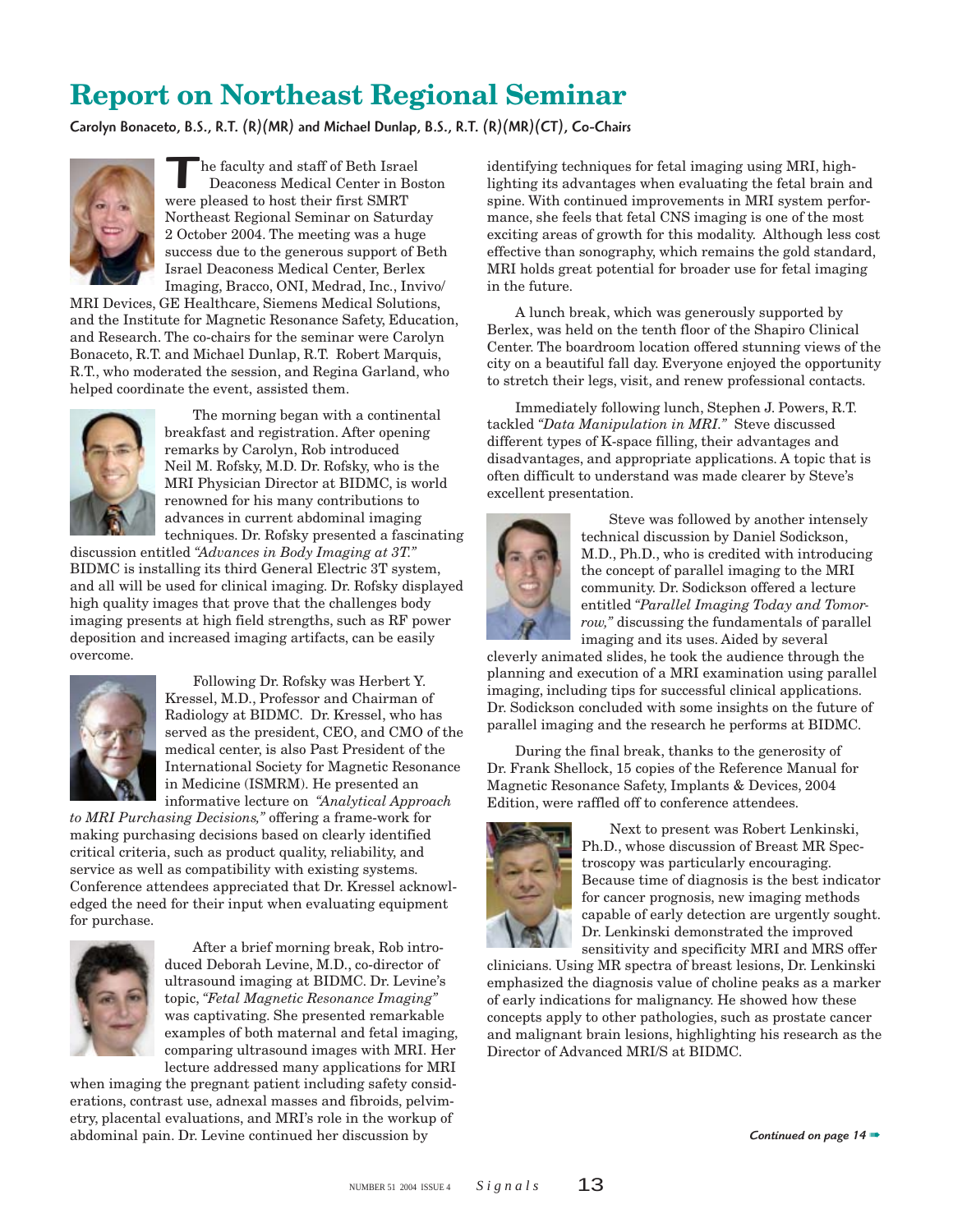#### *Northeast Regional in Boston continued*



To complete the session, Boris Nicolas Bloch, M.D., presented *"MRI of the Prostate."* Dr. Bloch, an MRI research fellow at BIDMC, captivated attendees with amazing examples of image quality attainable at 3T using an endorectal coil. He suggested protocols for proper patient preparation and optimum image quality. Displaying images acquired at 3T, he demonstrated how higher field strengths offer increased signal-to-noise and superior spatial resolution with half the voxel size as compared to 1.5T. Dr. Bloch expressed confidence that using 3T MRI with an endorectal coil will continue improve staging accuracy in prostate cancer, thereby improving the quality and efficacy of treatment.  $\bullet$ 

### **Report on the SMRT New York City Regional Meeting**

Cindy R. Comeau, B.S., R.T. (N)(MR) and Carol Finn R.T., (R)(MR), Regional Co-Chairs

**The SMRT North<br>Regional was here in the "Big Apple"** on he SMRT Northeast Regional was held Saturday, 25 September 2004 at New York Presbyterian Hospital & Milstein Hospital, New York, New York. It was a great day of education for all technologists who attended! First off, I have



to sincerely thank my co-chair Carol Finn for assisting me in securing a meeting room for this Regional as the New York Presbyterian Hospital Radiology Department graciously donated the room for this meeting. The program was approved for eight category A credits by the ASRT.

After a very busy morning registration time, the meeting promptly started with William Faulkner, SMRT Fellow and Past President. He did a wonderful job covering new pulse sequences, which was important information for all the attendees. He always does a fantastic job in making difficult concepts very fun to learn! His presentation set the stage for the rest of the agenda. Next up was Frank Macaluso, Research Operations Manager from Mt. Sinai Medical Center. Frank's topic was *"MRI of Congenital Heart Disease"* and he presented a vast array of cases that were quite complicated. He did an excellent job in keeping the group's interest. Following was Gary McNeal, from Siemens Medical Solutions. Gary covered some of the most recent advances in cardiac MRI, which was very practical information for everyone. Right before lunch Frank Shellock, Ph.D., gave the attendees a very thorough review and update on MRI safety. His presentation was very much appreciated and it generated lots of questions, which were all addressed. Dr. Shellock provided his 2004 Safety book to all of the attendees, which was a big hit and he donated one of his safety videotapes, which was raffled off during the afternoon break.

After lunch the afternoon session started with Dave Stanley from GE Healthcare. Dave clarified questions about the capabilities of 3T scanners. His expertise with this subject was very evident by the excellent content of his presentation. Our first physician presenter was Steven Wolff, M.D., Ph.D., from Advanced Cardiovascular Imaging, New York, New York. He quizzed the group on their knowledge of vascular MRA. His presentation focused on key issues involved in acquiring vascular MRA images. Dr. Wolff answered lots of questions as advancements in vascular MRA certainly keep technologists on their toes! Next was Dr. Lawrence Tanenbaum, M.D., from Edison, New Jersey, who presented some fabulous cases demonstrating new scanning techniques that have been introduced by vendors within the last year. His energetic style and candor was very much enjoyed by everyone.

To close out the day was SMRT representative James Stuppino. Jim definitely kept the group on track with his very interesting presentation on Spectroscopy. He even shared some of his cultural experience from the SMRT Annual Meeting that was held in Kyoto, Japan. At the end of his presentation he encouraged people to become more involved with SMRT by hosting a regional seminar.

We had tremendous sponsor support for this meeting. I would like to especially thank Berlex Laboratories, Inc., GE Healthcare, Institute for Magnetic Resonance Safety, Education and Research, Medrad, ONI Medical Systems, Inc., Siemens Medical Solutions, and Tyco Healthcare Mallinckrodt. The SMRT would also like to thank all the speakers who took time out of their busy schedules to participate and all of the attendees for spending their Saturday learning and advancing their knowledge. Lastly, I need to thank Jennifer Olson at the ISMRM office for her guidance with organizing this meeting as she truly makes it a very rewarding experience!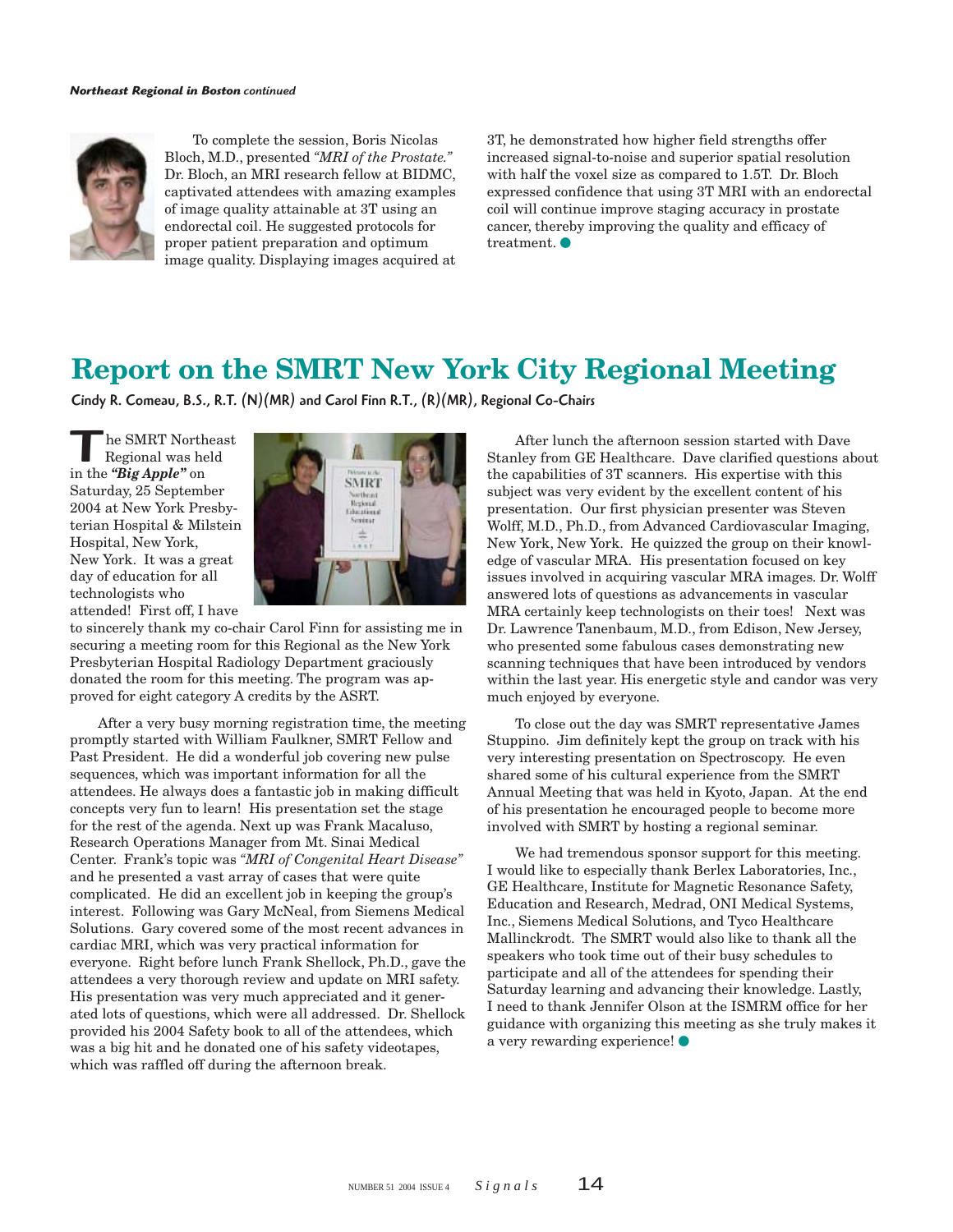### **Report on the SMRT President's Regional Seminar in Charleston, South Carolina, USA**

Cindy T. Hipps, B.H.S., R.T. (R)(MR)

he SMRT President's Regional hosted by SMRT President, Cindy Hipps, was held at the Thurmond Gazes, Solomon Conference Room at The Medical University of South Carolina on 9 October



2004. The evaluations of the 50 plus MRI technologists in attendance indicate that the meeting was a huge success. The program was started with a lecture on MRI of the Breast given by Anne Sawyer-Glover from Stanford, California. She gave up-to-date information concerning the MR imaging of the breast. Dr. Rollings from Savannah Cardiology was next and gave an inspiring presentation on Cardiac MRI. He was rated "speaker extraordinaire" and was able to incorporate the latest in music in his presentation. Body MRI was the next lecture given by Dr. Steven Lowe from Greenville Radiology. His tips and suggestions were well received by the attendees. Geoff West from West Physics Consulting presented the group with the facts for ACR Quality Control and made everything appear easy to understand.

After breaking for lunch sponsored by Tyco Healthcare Mallinckrodt, Dr. Frank Shellock gave an MRI Safety Update and, as usual, was a big hit with the meeting attendees. *"Advanced MR and Future Applications"* was the lecture title for Carolyn Roth. With her usual exciting speaker style, she was able to show some of the exams we all might do five years down the road! Maureen Ainslie gave an exceptional and informative talk about Spectroscopy



*Past President, Maureen Ainslie and speaker, Carolyn Kaut-Roth.*



*Didactic information is well received by the MR technologists in attendance.*

and Clinical Trials that was sure to provide the most recent information concerning this topic. Last but not least, Dr. Ron Cowley gave one of the best *"Head and Neck Neuro-Anatomy"* lectures I have ever seen. The others agreed as well. The meeting participants received 9 hours of Category A credit from the ASRT for attending the meeting.

 It is hard to put into words the gratitude I have for the sponsors that provided all the financial means for this program. As a special thank you to the sponsors and speakers, "An Oyster Roast" was held on Saturday evening after the meeting to honor the following: Berlex Laboratories, Inc., Bracco, GE Healthcare, Greenville Hospital System, Greenville Radiology, PA, Institute for Magnetic Resonance Safety, Education and Research, Jannx Medical Consultants, Magmedix, MRI Devices Corporation, ONI Medical Systems, Inc., Palmetto Health-Easley, SpanAmerica, Tyco Healthcare Mallinckrodt, and West Physics Consulting. It was fun and quite entertaining to watch some of those that have never cracked an oyster open by hand!

Thanks to the Medical University of South Carolina for hosting the SMRT President's Regional Educational Seminar.

 I would like to extend a personal thank you to the committee that worked tireless days and nights to make sure



*From left to right: SMRT members Bobbie Burrow, Wendy Porter, and Melonee Elrod. Far right: Debbie Hames, Greenville Radiology/Easley MRI Clerical Coordinator and assistant to Cindy Hipps.*

the meeting was a success. Bobbie, Debbie, Wendy and Melonee made all the little details come together as they provided that special touch to their duties. They are all such great friends. Dawn Czarnecki did a great job dispersing the door prizes too! Of course, I must mention the SMRT Office and Jennifer Olson, who always makes sure the meeting is a success. Thanks to Hamp Culler and his crew for the special harbor tour that was enjoyed by the out of town speakers and guests. The city lights of Charleston will never be forgotten!  $\bullet$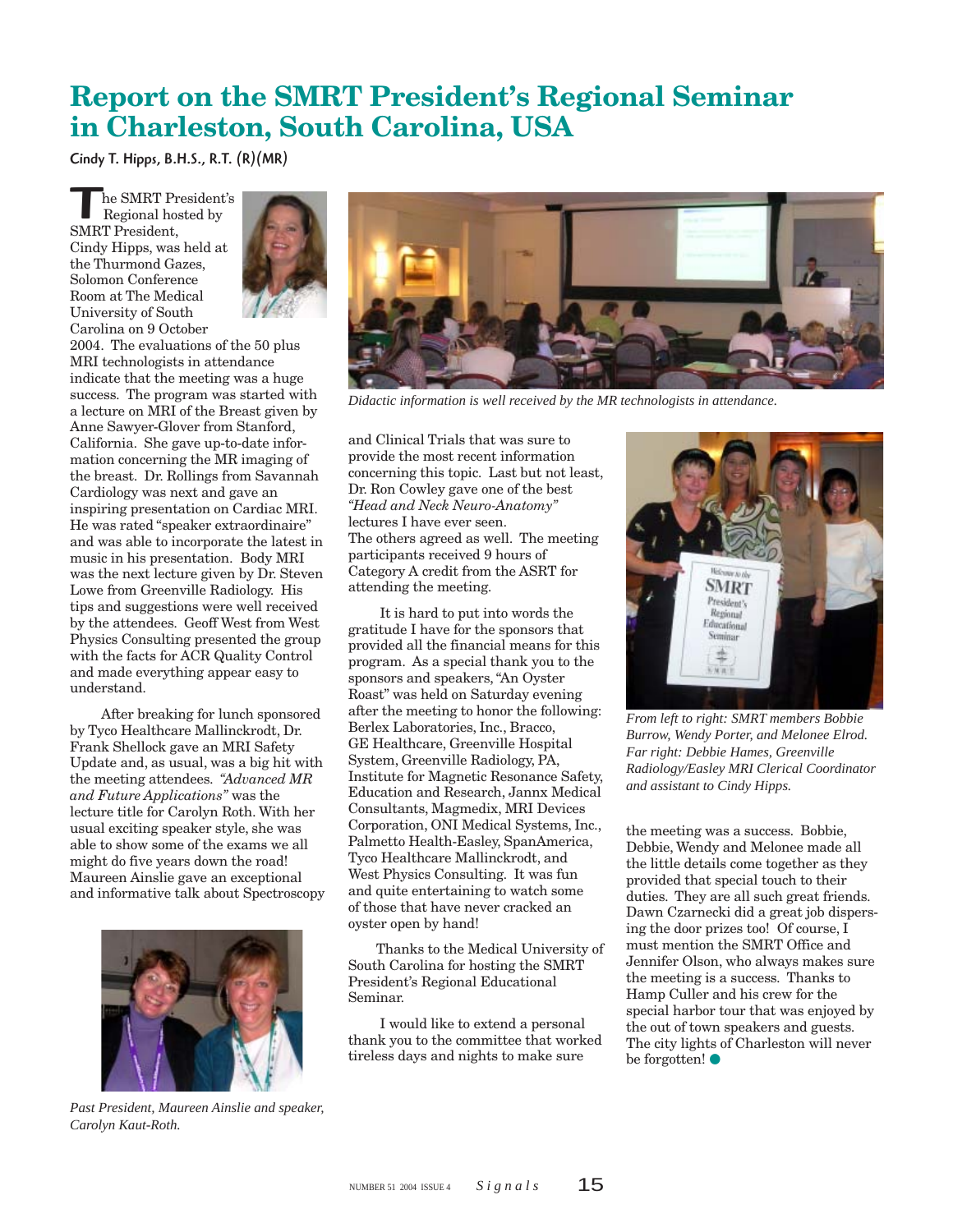

### **2004 3rd Place Proffered Paper Oral Presentation, Research Focus– Assessment of Myocardial Viability using Contrast-Enhanced MRI– Comparison of Gd-DTPA and Gd-BOPTA**

Sandra Massing, Thomas Schlosser, Jörg Barkhausen Department of Diagnostic and Interventional Radiology, University Hospital Essen, Essen, Germany

#### **Introduction**

Contrast-enhanced magnetic resonance imaging (MRI) allows differentiation between reversible and irreversible ischemic injury. Much effort has been spent to find both optimum dose and time point for data acquisition after contrast injection. However, the effect of different contrast agents on contrast to noise ratios in damaged and normal myocardium has not been assessed yet.

#### **Purpose**

To compare Gadopentetate Dimeglumine (Gd-DTPA) and Gadobenate Dimeglumine (Gd-BOPTA) for the assessment of myocardial viability in patients with chronic myocardial infarction (MI).

#### **Methods**

Fifteen patients with a history of MI were examined on two separate occasions with each agent (Gd-BOPTA, MultiHance®, Bracco S.p.A., Milan, Italy and Gd-DTPA Magnevist®, Schering AG, Berlin, Germany) in randomised order. The minimum time between both examinations was 48h. Following the acquisition of cine MRI images to assess myocardial function, contrast enhanced MR imaging was performed. 15 min after injection of 0.2 mmol/kg contrast agent late enhancement MR imaging was performed using a segmented inversion-recovery gradient-echo sequence (TR: 8 msec; TE: 4.3 msec; flip angle: 25 degrees). Signal intensities (SI) and contrast-to-noise-ratio values were measured in equally sized regions of interest (ROI) in the non-infarcted myocardium, the infarcted myocardium, and the left ventricular cavity (LVC). Depiction of the infarction area was visually assessed for both agents. Comparative analysis was performed, statistical significance was established at  $p<0.05$ .

#### **Results**

Comparative analysis between measurements in the Gd-BOPTA data sets 15 minutes after injection and those obtained with Gd-DTPA demonstrated significantly higher SI in the infarcted



*Figure 1. Contrast-enhanced MRI images in a patient after a large myocardial infarction in LAD territory using Gd-DTPA (left) and Gd-BOPTA (right).*

myocardium and the LVC for Gd-BOPTA (SI infarct 58.6 ± 10.9 vs.  $45.2 \pm 13.3$ , p < 0.02; SILVC 69.8  $\pm$  18.5 vs. 41.4  $\pm$  9.0, p < 0.01). The SIs in the non-infarcted myocardium were not significantly different (SI noninfarct  $12.7 \pm 7.2$  (Gd-BOPTA) vs.  $9.3 \pm 6.7$ (Gd-DTPA). CNR infarct-noninfarct was significantly higher in the Gd-BOPTA data sets compared to Gd-DTPA  $(48.6 \pm 14.2 \text{ vs.})$  $34.5 \pm 15.4$ , p < 0.04), whereas CNR infarct-LVC was significantly higher in Gd-DTPA enhanced images  $(5.2 \pm 8.5 \text{ vs. } -10.9 \pm 17.9,$ p < 0.02). However, the infarction zone was visually better seen with Gd-DTPA (Figure 1).

#### **Conclusion**

Fifteen minutes after contrast injection CNR between infarcted and normal myocardium was higher in the Gd-BOPTA data sets, but Gd-DTPA permitted better differentiation between the infarcted myocardium and the LV cavity. This may help to detect subendocardial infarction, because 15 minutes after injection of Gd-BOPTA the LV cavity was still isointense or slightly hyperintense compared to the infarcted tissue. In order to distinguish between the infarcted tissue and the LVC, lateenhancement studies using Gd-BOPTA might benefit from a longer delay after contrast injection. However, to improve workflow in cardiac MRI more rapid clearing contrast agents appear advantageous.



### **2004 3rd Place Proffered Paper, Poster Presentation– Research Focus A New Look into Kicking a Football: An Investigation of Muscle Activity Using MRI**

Kara Baczkowski<sup>1</sup>, Paul Marks<sup>1</sup>, Michal Schneider-Kolsky<sup>2</sup>, Morry Silberstein<sup>2</sup> <sup>1</sup>Department of Radiology, The Avenue Private Hospital, The Avenue, Windsor, Victoria, Australia, <sup>2</sup>Department of Medical Imaging & Radiation Science, Monash University–Clayton Campus, Wellington Road, Clayton, Victoria, Australia

#### **Purpose**

Australian Rules Football is a sport that demands athletic ability, agility and stamina from players. A mix of aerobic and anaerobic running, kicking and jumping is required and players regularly succumb to injuries. Lower limb injuries are commonly seen, with hamstring, groin and knee injuries dominating the list at the elite level. The drop punt kick is the most important means of progressing the ball around the field and is considered to be responsible for some of these injuries. Electromyography (EMG) has previously been used to investigate which muscles are activated during the drop punt kick, but this method of analysis has provided limited results. Recent studies indicate that Magnetic Resonance Imaging (MRI) can be used to display the physiological changes brought

about in exercised muscles, and studies indicate that MRI not only provides accurate information on muscle activity, which is graded depending on exercise intensity, but also provides a detailed anatomical analysis of soft tissues, such as muscles, that is lacking in EMG tests. The purpose of this study was to develop a noninvasive method of identifying individual thigh muscles involved in kicking a football.

#### **Method**

Ten adult males of variable levels of fitness were recruited to participate in this study. A 1.5T G.E. MRI scanner was used to obtain axial images of both legs, using the body coil, before and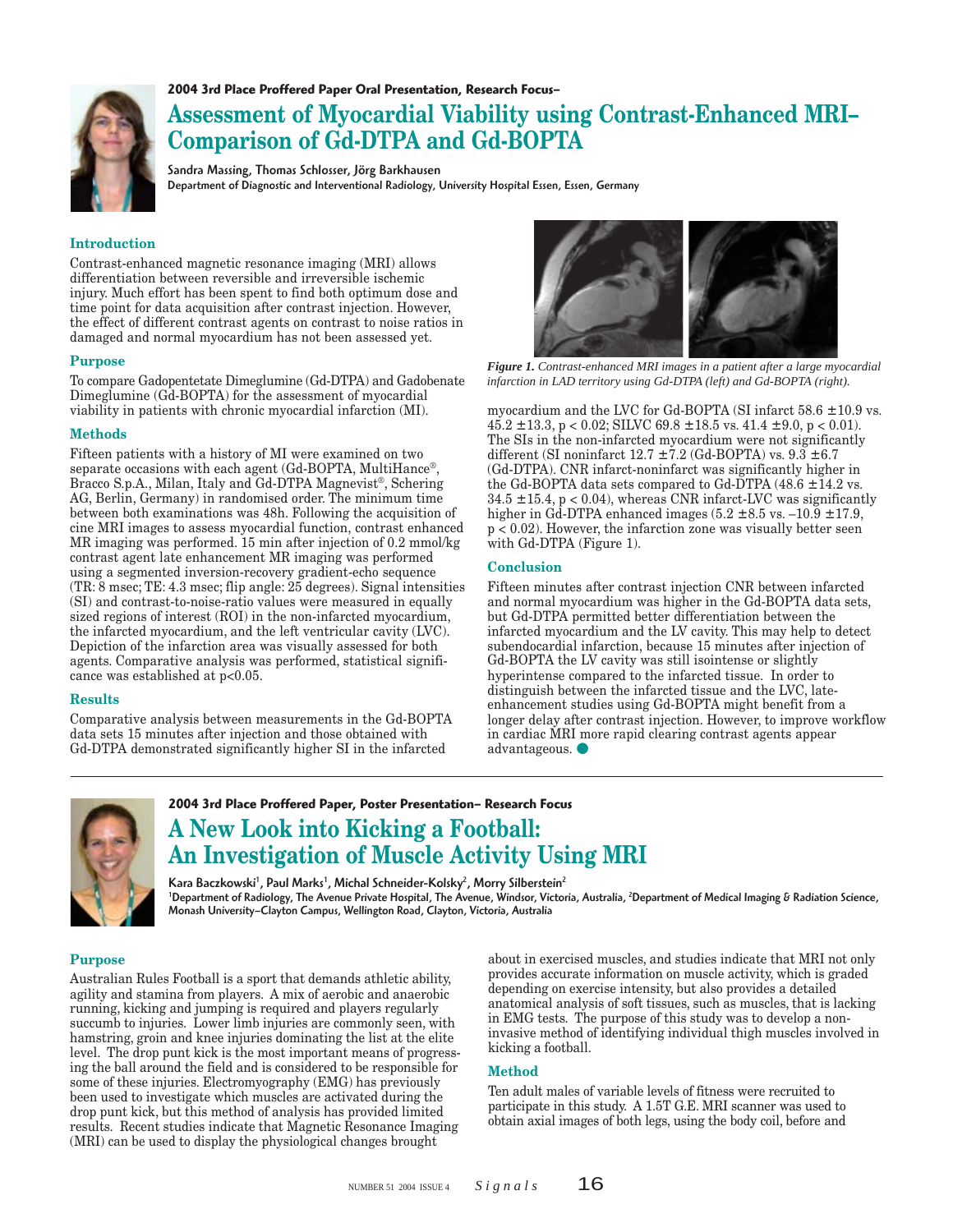immediately after a set exercise routine. Participants were positioned supine, feet first with a centre point localised midline at the level of the upper thigh. A fast STIR sequence was used to scan from the superior level of the femoral head to the distal third of the femur (26 slices in total). Scans were performed prior to exercise to establish individual baseline signal intensity readings for each participant. Following the baseline scans, each participant was asked to kick an Australian Rules football 100 times into a net as quickly and with as much force as possible. Participants then returned to the scan table within two minutes after kicking, and the same region of interest was re-scanned. Fourteen thigh muscles were examined on both the kicking leg and the stance leg. A paired t-test was used to compare the mean signal intensity change of each muscle before and after exercise.

#### **Results**

Significant increases in signal intensities  $(p < 0.05)$ , ranging between 5% and 59%, were identified in muscles of both the

kicking and the stance legs of all participants. The gracilis and the semitendinosis muscles displayed the greatest changes in the kicking and the stance leg respectively (59% and 58% respectively). The mean overall increase in signal intensity was highest in participants not involved in regular exercise. This technique also demonstrated which muscles were either not at all or minimally activated during kicking a football.

#### **Conclusions**

The MRI technique described above is useful for analyzing the muscles activated during kicking an Australian Rules football. This non-invasive approach provides a detailed analysis of anatomy and offers a unique insight into patterns of muscle activation during a set exercise protocol. This technique could be utilized in the future for analysis and development of training and rehabilitation protocols of footballers, and could be expanded upon for use in other sports.



### **2004 3rd Place Proffered Paper Oral Presentation, Clinical Focus– Pathogenesis of Corticospinal Tract Degeneration in ALS Patients by Diffusion Tensor Imaging**

H. Simonsen<sup>1</sup>, S. Rosenbaum<sup>1</sup>, M. Karlsborg<sup>2</sup>, M.R. Wiegell<sup>3</sup>, O. Gredal<sup>2</sup> <sup>1</sup>Danish Research Center for Magnetic Resonance; Hvidovre University Hospital and <sup>2</sup>Department of Neurology, Bispebjerg University Hospital, Copenhagen, Denmark; <sup>3</sup>Massachusetts General Hospital, NMR Center, Boston, Massachusetts, USA

#### **Introduction**

Amyotrophic Lateral Sclerosis (ALS) is a severe progressive disease of unknown etiology and pathogenesis affecting the motor neurones especially of the spinal cord. Studies have indicated involvement of neurones in the motorcortex and the axons in the corticospinal tract (CST) in the cerebrum. However, it is not known if the involvement is due to anterograde degeneration starting in the soma of the motor neurones spreading to the axons of the CST ("dying forward") or retrograde degeneration starting in the peripheral axons spreading centrally towards the soma of the motor neurones ("dying backward"). The aim of the study was to investigate if the pathogenesis of ALS occurred via a "dying forward" or "dying backward" degenerative mechanism could be determined applying diffusion tensor imaging (DTI) in patients suffering from ALS.

#### **Subjects**

Eleven patients (8 males and 3 females, 32-76 years, mean age 59 years) and 11 age-matched healthy controls (33-73 years, mean age 60 years) underwent the MRI protocol. Patients (=9) with clinical signs of upper motor neurone (UMN) involvement were pooled for further evaluation and compared to patients (=2) with only signs of lower motor neurone (LMN) involvement and healthy controls.

#### **Methods**

All scans were performed on a 1.5T Siemens Magnetom Vision whole body scanner (Siemens Medical Systems, Erlangen, Germany). The scanner was equipped with an EPI-booster. DT imaging of the whole brain were acquired with 24-30 axial slices for each person. A SE-DWI-EPI sequence, with TE 101ms, TR=4 ms, matrix 128 x128, FOV 230 mm, slice thickness 5 mm and a

| Table 1. ADC of the corticospinal tract (CST) in corona radiata, internal |  |  |
|---------------------------------------------------------------------------|--|--|
| capsule and pons.                                                         |  |  |

|                  | ADC cor.rad.<br>mm2/sec | ADC int.caps<br>mm2/sec | ADC pons<br>mm2/sec |
|------------------|-------------------------|-------------------------|---------------------|
| UMN $(n=9)$      | 0.84 0.10               | $0.800.07*$             | $0.79 0.07*$        |
| LMN $(n=2)$      | 0.800.02                | 0.760.03                | 0.78 0.06           |
| Control $(n=11)$ | 0.810.08                | 0.76 0.07               | 0.76 0.05           |
|                  |                         |                         |                     |

b-factor of 550 s/mm2 was used. One null image and six diffusion weighted images were obtained, with the diffusion encoding directed along the following axes: (1,1,0), (1,0,1), (0,1,1), (-1,1,0),  $(-1,0,1)$  and  $(0,-1,1)$ . For post processing, the images were aligned and the DTI eigensystem was calculated. The images were colorcoded according to the diffusion directions in space. The fractional anisotrophy index (FA) and the apparent diffusion coefficient (ADC) was calculated from the three principal eigenvalues. The ADC and the FA were obtained in those regions, which clearly included the descending CST, visualised from radiata, through the posterior limbs of the internal capsule down to pons identified on PDW- and T2W-images (TR/TE: 3000/20/80, slice thickness 5 mm, matrix 256 x256) aligned to the DTI images. We subdivided the CST into three different regions according to the course in the (cranial-caudal): corona radiata, internal capsule and pons. Two sample t-tests with equal or unequal variances was used to compare the two patient groups with the control group in every region. Statistical tests were performed at a 5% level of significance.

#### **Results**

At the pons level the ADC in the UMN group, 0.79 mm2/sec  $(x10-3) \pm 0.07$  (SD), was higher than in the healthy controls, 0.76 mm2/sec  $(x10-3) \pm 0.05$  (SD), p=0.029. The FA in pons in both patient groups,  $0.58 \text{ mm}2/\text{sec}$  (x10-3)  $\pm$  0.06 (SD) in the UMN group and  $0.56$  (x10-3)  $\pm$  0.03 (SD) in the LMN group were significantly lower than in the healthy control group, 0.61 (x10-3)  $\pm$  0.06 (SD), p=0.023 and p=0.001. The ADC in the CST in the internal capsule was significantly higher in the UMN group, 0.80  $(x10-3) \pm 0.07$  (SD), than in the LMN group, 0.76  $(x10-3) \pm 0.03$ (SD), p=0.006 and the healthy controls group  $0.80$  (x10-3)  $\pm$  0.07 (SD), p=0.005 (see Table 1 and 2).

| Table 2. FA of the corticospinal tract (CST) in corona radiata, internal |  |  |
|--------------------------------------------------------------------------|--|--|
| capsule and pons.                                                        |  |  |

|                  | FA cor.rad.<br>mm2/sec | FA int.caps<br>mm2/sec | FA pons<br>mm2/sec |
|------------------|------------------------|------------------------|--------------------|
| UMN $(n=9)$      | 0.43 0.09              | 0.61 0.07              | $0.580.06*$        |
| LMN $(n=2)$      | 0.47 0.06              | 0.610.10               | $0.560.03*$        |
| Control $(n=11)$ | 0.42 0.10              | 0.640.08               | 0.61 0.06          |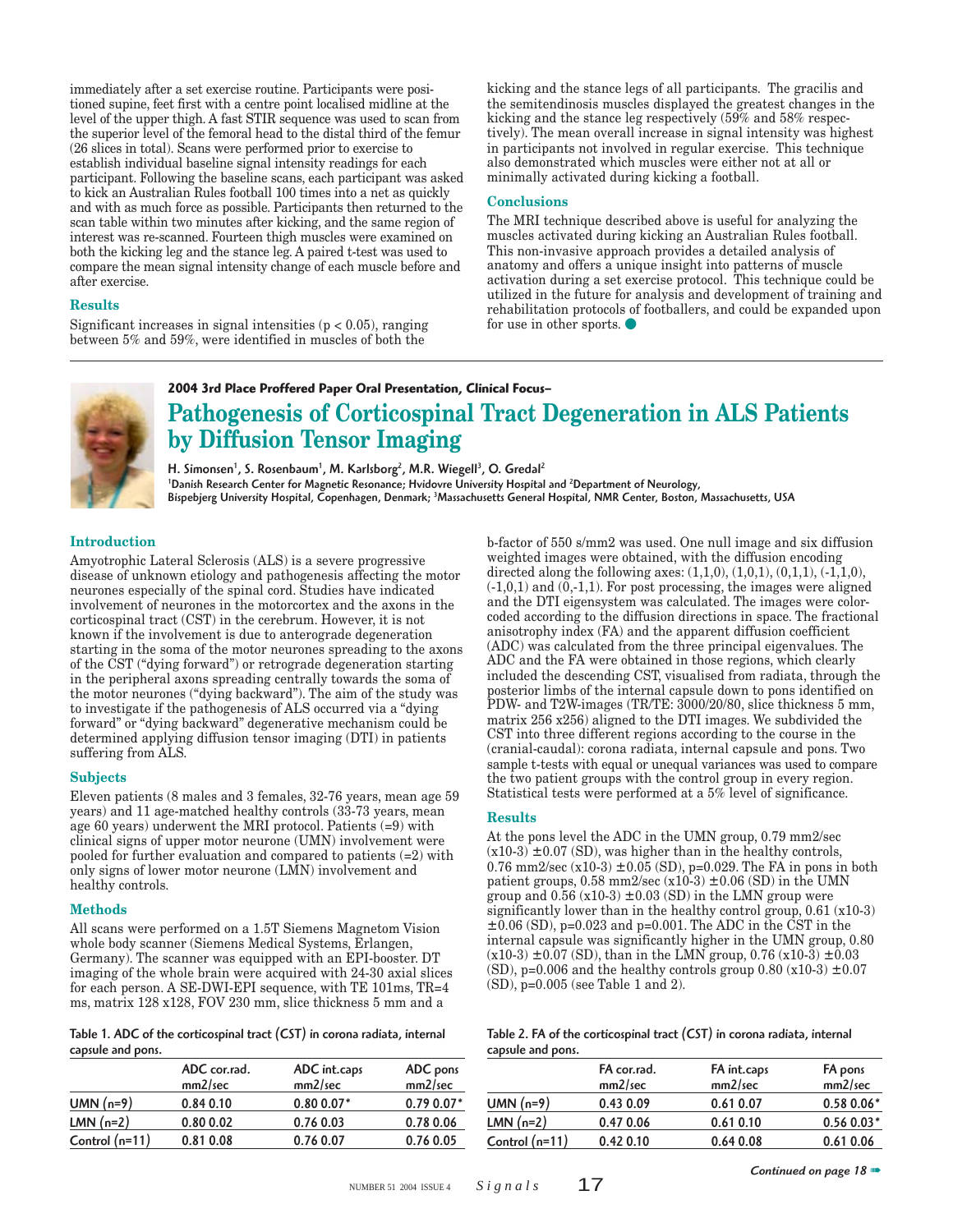*Pathogenesis of Corticospinal Tract Regeneration continued*



#### **Discussion**

This study showed that ADC in the UMN group was increased in CST at the level of pons the internal capsule but not in the more cranial corona radiata. FA was only decreased at the level of pons in CST. This indicates that the pathogenesis of ALS with UMN



**2004 3rd Place Proffered Paper, Poster Presentation– Clinical Focus Time-resolved Renal MRA with TRICKS**

David Stanley<sup>1</sup> and James Glockner<sup>2</sup> 1 Applied Science Laboratory, GE Medical Systems, Milwaukee, Wisconsin, USA; <sup>2</sup>Mayo Clinic, Rochester, Minnesota, USA

#### **Purpose**

Contrast-enhanced renal MRA is a widely accepted and effective technique for the evaluation of renal artery disease. Many studies have demonstrated high sensitivity and specificity for the detection of significant renal artery stenosis. However, renal MRA does have limitations such as spatial resolution and temporal resolution. During suspended respiration, the aorta and renal arteries may move significantly during the 20-25 seconds typically required for renal MRA. This motion blurring may hinder detection of subtle lesions as well as limit visualization of segmental arteries.

TRICKS (Time-Resolved Imaging of Contrast Kinetics) is a dynamic technique in which a high resolution mask is acquired first, followed by a series of temporally resolved 3D acquisitions where the peripheral views in k-space are sampled less frequently and shared between frames. By sharing the outer views of k-space, a multi-phase acquisition with high spatial resolution can be obtained in approximately the same time as the conventional renal MRA acquisition.

#### **Method**

Conventional 3D contrast-enhanced MRA consisted of a 3D fast SPGR sequence with the following parameters: TR/TE 3.6/1.2 msec, 35 degrees flip angle, ±62.5 kHz bandwidth, 26 cm FOV, 256x192 matrix, 0.75 NEX, 1.6 mm slice thickness, 30-40 slices, and the average scan time was 22 seconds. 0.1 mm/kg of contrast was administered using a power injector at 3 ml/s, with a scan delay determined by a prior test bolus. TRICKS MRA was performed approximately 3-5 minutes following the conventional MRA using 12-15 ml contrast injected at 3 ml/s. A mask acquisition was initially acquired (25s); after a brief pause, 5 temporally resolved 3D volumes were obtained following contrast administration. The TR, TE, flip angle and FOV remained the same for the two scans. The following parameters were changed:  $\pm 83$  kHz bandwidth, 2.2 mm section thickness, 32 sections, 256x256 matrix, 0.5 NEX. The effective temporal resolution of the sequence was 3.6 seconds.



involvement is a retrograde degeneration starting in the axons "dying backwards" towards the soma of neurons in the motor cortex.



*Figure 1. MIP images from conventional renal MRA (left) and TRICKS MRA (right) with temporal resolution of 3.6 seconds. Note the improved visualization of FMD lesions in the left main renal artery using the time-resolved technique as well as improved visualization of segmental renal arteries.*

Collapsed images from each time were reviewed and the optimal time frame was selected. This 3D data set was then reconstructed in the usual manner and compared with the conventional sequence.

#### **Purpose**

TRICKS images were diagnostic in all cases (8 cases). In one patient, fibromuscular dysplasia (FMD) was seen involving both renal arteries. The TRICKS images more clearly depicted the lesions, particularly in the left renal artery (Figure 1). Visualization of segmental arteries was slightly improved in all patients using the TRICKS techniques.

The CE MRA and TRICKS were compared and ranked on the bases of SNR, spatial resolution, artifacts, renal artery visualization and overall image quality on a scale of 1-5, with 1 being poor and 5 being very high or excellent. CE MRA had higher scores than TRICKS for SNR, and was slightly preferred for overall image quality. TRICKS were preferred for renal artery visualization. Spatial resolution and artifact scores were not significantly different.

#### **Purpose**

Preliminary results using a time-resolved renal MRA sequence are promising. The TRICKS technique allows for excellent temporal resolution while still preserving relatively high spatial resolution, and the combination of these elements may improve visualization of FMD as well as artherosclerotic lesions in segmental arteries.  $\bullet$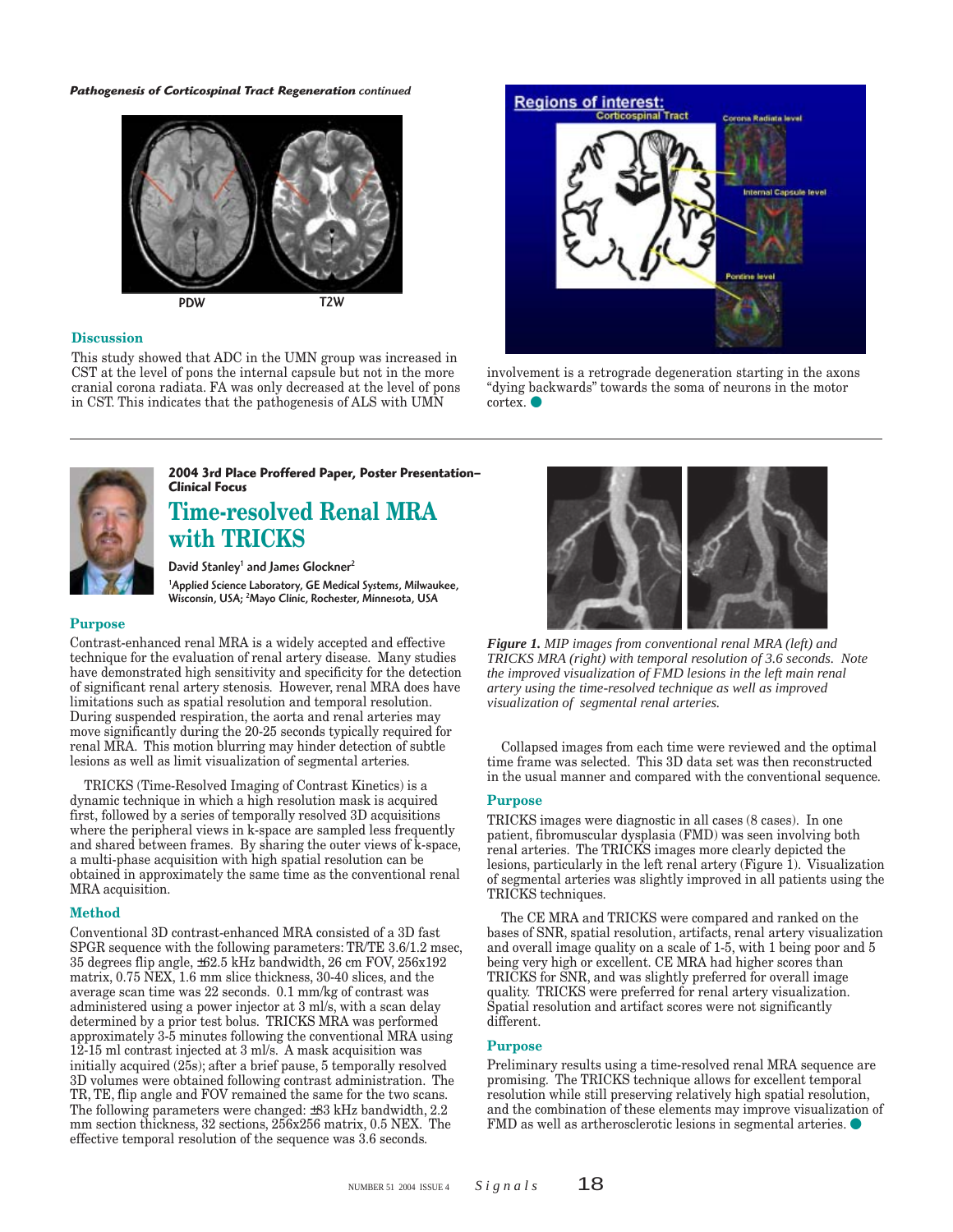#### **ISMRM/SMRT CALENDAR AND TRAVEL INFORMATION**

#### **SMRT Northwest Regional Educational Seminar 27 February 2005**

Seattle, Washington, USA



**SMRT 14th Annual Meeting 6-8 May 2005** Miami Beach, Florida, USA

**ISMRM 13th Scientific Meeting & Exhibition 7-13 May 2005** Miami Beach, Florida, USA

I n South Beach, Miami, Florida, USA, the sun is warm, the sky is blue, and the possibilities are as endless as the waves crashing onto its white, sandy shores. A worldwide destination famous for its lively nightlife, stunning beaches, exquisite shopping, and delectable food, South Beach is jam-packed with things to do and see.

Climate The Florida peninsula receives breezes from both the Gulf of Mexico and Atlantic Ocean. South Florida, exposed to daytime onshore breezes, enjoys comfortable temperatures during much of the year. In South Beach, Miami, the average low temperature in May is 72 degrees, with an average high of 87.2 degrees. The sun shines during 72% of May's daytime hours and the average precipitation rate is 5.52 inches.



 any hotels offering a range of quality, rates, and amenities have been reserved by the Society for the meeting in Miami Beach, Florida, USA. **Convention Housing Management (CHM) has been appointed to coordinate all hotel reservations for delegates and exhibitors.** In order to get the special convention rate,

delegates and exhibitors must make their reservations through the official housing bureau, CHM. More detailed information on the various hotels and the hotel reservation form are included in the ISMRM/SMRT Annual Meeting registration brochure. Do not contact the hotels directly in Miami Beach as reservations are to be made only through the official housing bureau, CHM. Official Society hotels will not honor direct requests for hotel rooms at the special convention rates. Again this year, you may book your reservations online! Visit the ISMRM Website at **www.ismrm.org** for more information.

Customs/Visa All visitors traveling from outside the United States must have a passport for entry into the United States that is valid for six months after international travel concludes. Note that citizens of countries participating in the Visa Waiver Program must present a machine-readable passport upon entry to the United States, otherwise a visa is required. Entry visas are required for travel from some countries. The visa application process must be started as soon as travel to the United States is considered, and at least three to four months in advance of departure date. Please verify the entry documents necessary by contacting your local U.S. Consulate office, or your local travel agent. Detailed visa information is available on the ISMRM Website at **www.ismrm.org/05/ visainfo.htm**. Please review this information carefully to determine whether or not you need to apply for a visa.

**Transportation** Located in the heart of South Florida in world-renowned Miami Beach, the Miami Beach Convention Center is conveniently situated only minutes from the Miami International Airport via State Road 112 and US195, downtown Miami and the Port of Miami via I-395, Fort Lauderdale and the Palm Beaches via both Interstate 95 and the Florida Turnpike to the Julia Tuttle Causeway (US195). Spanning four city blocks of Miami Beach, the Center is bounded by Washington Avenue on the east, Convention Center Drive on the west, Dade Boulevard on the north, and 17th Street on the south. The Center is only moments from one of America's most spectacular beaches and the South Beach Art Deco district, easily within walking distance.

Taxi services in Miami Beach include:

Central Cab: 740 Alton Road, Miami Beach, Florida 33139, USA, Phone: +1 305 532 5555 Yellow Cab: 3775 NW 36th Street, Miami, Florida 33126, USA, Phone: +1 305 444 4444 Metro Taxi: 1995 NE 142nd Street, Miami, Florida, 33181, USA, Phone: +1 305 888 8888



... is published by the International Society for Magnetic Resonance in Medicine, 2118 Milvia Street, Suite 201, Berkeley, CA 94704, USA.

*Signals* **is produced quarterly for the benefit of the SMRT membership. In addition to this printed copy of** *Signals,* **an electronic version is available to members on the SMRT Website. Remember to check the website often for updates and features that are important to you.**

#### **www.ismrm.org/smrt**

#### *SIGNALS* **NEWSLETTER COMMITTEE:**

Julie Strandt-Peay, B.S.M., R.T. (R)(MR), *Signals* Editor Maureen Ainslie, M.S., R.T. (R)(MR) Greg Brown, R.T. John Christopher, B.A., R.T. Robin Greene-Avison, R.T. (N)(MR) C.N.M.T. Cindy T. Hipps, B.H.S., R.T. (R)(MR) William Faulkner, B.S., R.T. (R)(MR)(CT) C.N.M.T. Michael Kean, R.T. Anne M. Sawyer-Glover, B.S., R.T. (R)(MR) Frank G. Shellock, Ph.D. Judy Wood, R.T. (R)(MR)

#### **PUBLICATIONS COMMITTEE:**

Greg Brown, R.T., Chair Anne M. Sawyer-Glover, B.S., R.T. (R)(MR) *SMRT Educational Seminars* Editor Julie Strandt-Peay, B.S.M., R.T. (R)(MR), *Signals* Editor Karen Bove-Bettis, R.T. (R)(MR) Electronic Submissions Committee Chair Cindy T. Hipps, B.H.S., R.T. (R)(MR)

#### **OFFICERS:**

**President:** Cindy T. Hipps, B.H.S., R.T. (R)(MR) **President-Elect:** Karen Bove Bettis, R.T. (R)(MR) **Past-President:**

Maureen Ainslie, M.S., R.T. (R)(MR) **Secretary:** Gina Greenwood, R.T. (R)(MR)

**Treasurer:** Laurian Rohoman, A.C.R., R.T. (R)(MR)

ISMRM Executive Director: Jane Tiemann ISMRM Associate Executive Director: Jennifer Olson ISMRM Publications Manager, Design and Layout: Sheryl Liebscher

© 2004 by International Society for Magnetic Resonance in Medicine Phone: +1 510 841 1899<br>Fax: +1 510 841 2340 +1 510 841 2340 E-mail: smrt@ismrm.org SMRT Web Page: www.ismrm.org/smrt